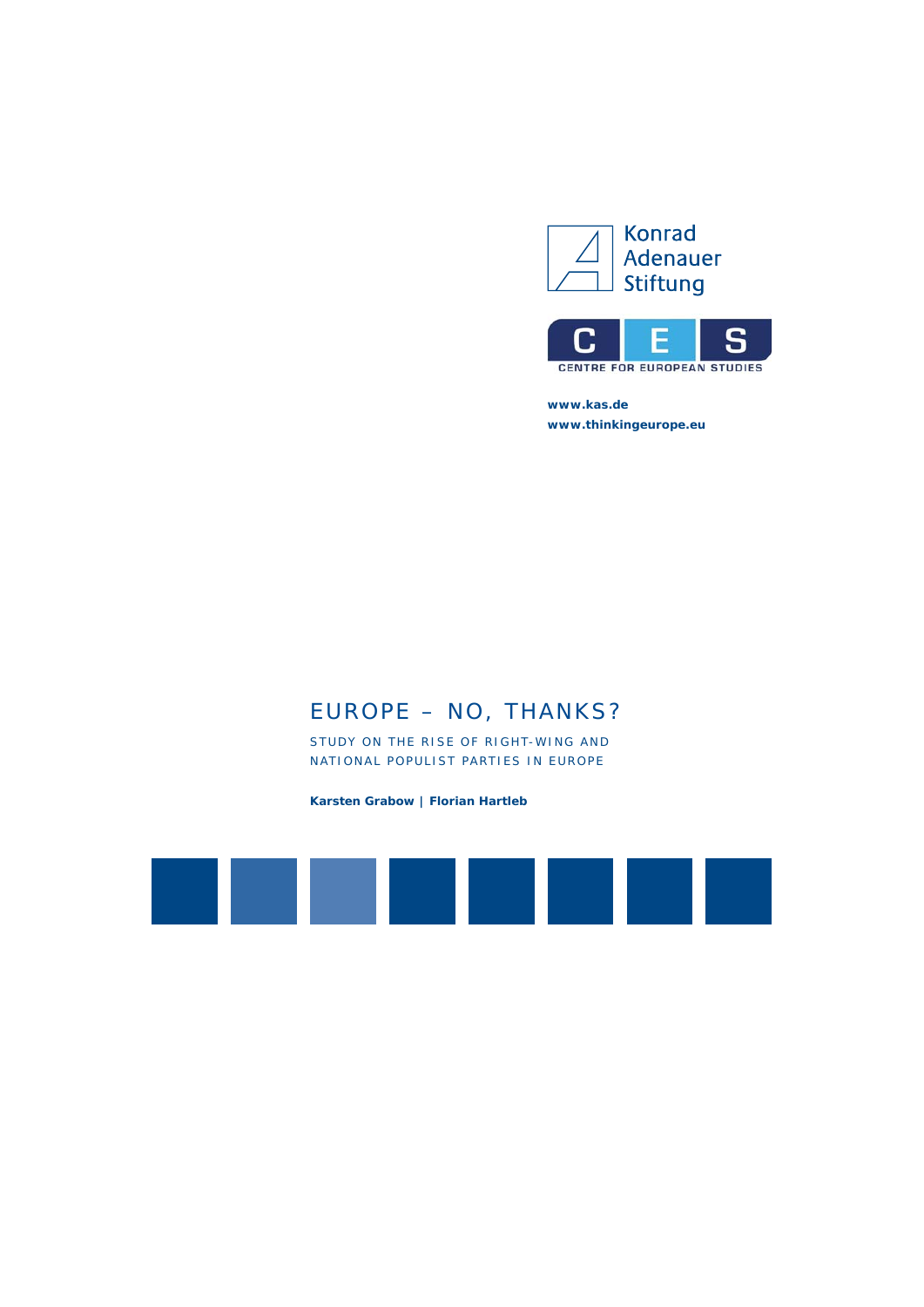Parts of this text are based on two chapters of the study Exposing the Demagogues. Right-wing and National Populist Parties in Europe *(henceforth: 'Grabow and Hartleb 2013a'), published by the Centre for European Studies and the Konrad-Adenauer-Stiftung in June 2013. These chapters were edited for this brochure by Karsten Grabow and Theresa Saetzler.*

### Climate Partner<sup>o</sup> climate neutral

Print | ID: 53323-1402-1006



*All parts of this publication are protected by copyright. It must not be used in any way without the consent of the Centre for European Studies and the Konrad-Adenauer-Stiftung. In particular, it must not be copied, translated, reproduced on microfilm or stored in or processed by electronic systems.*

*© 2014, Centre for European Studies, Brussels, and Konrad-Adenauer-Stiftung e. V., Sankt Augustin and Berlin*

*Cover photos:* 

*© ullstein bild – Reuters / TOBY MELVILLE ullstein bild – Reuters / DOMINIC EBENBICHLER ullstein bild – Reuters / PHILIPPE WOJAZER ullstein bild – AP / PETR DAVID JOSEK ullstein bild – AP / Fredrik Sandberg ullstein bild – Alpeyrie*

*Design: SWITSCH Kommunikationsdesign, Köln. Printed in Germany by Bonifatius GmbH, Paderborn.*

*This is a joint publication of the Centre for European Studies and the Konrad-Adenauer-Stiftung. This publication receives funding from the European Parliament and the Federal Republic of Germany. The Centre for European Studies, the Konrad-Adenauer-Stiftung and the European Parliament assume no responsibility for facts or opinions expressed in this publication or any subsequent use of the information contained therein. Sole responsibility lies with the author of the publication.* 

#### TABLE OF CONTENTS

#### 5 | SUMMARY

- 7 | 1. INTRODUCTION
- 11| 2. RIGHT-WING AND NATIONAL POPULIST PARTIES IN EUROPE

| 2.1 Definition and character of right-wing populism 14 |  |
|--------------------------------------------------------|--|
| 2.2 Conditions underlying the formation of right-wing  |  |
|                                                        |  |
| 2.2.1 Economic progress and social change21            |  |
| 2.2.2 The strategic behaviour of established           |  |
|                                                        |  |
|                                                        |  |
|                                                        |  |
|                                                        |  |
|                                                        |  |

3313. DEALING WITH RIGHT-WING AND NATIONAL POPULISTS

- 43| REFERENCES
- 50| THE AUTHORS
- 50| CONTACT FOR ENQUIRIES AT THE KONRAD-ADENAUER-STIFTUNG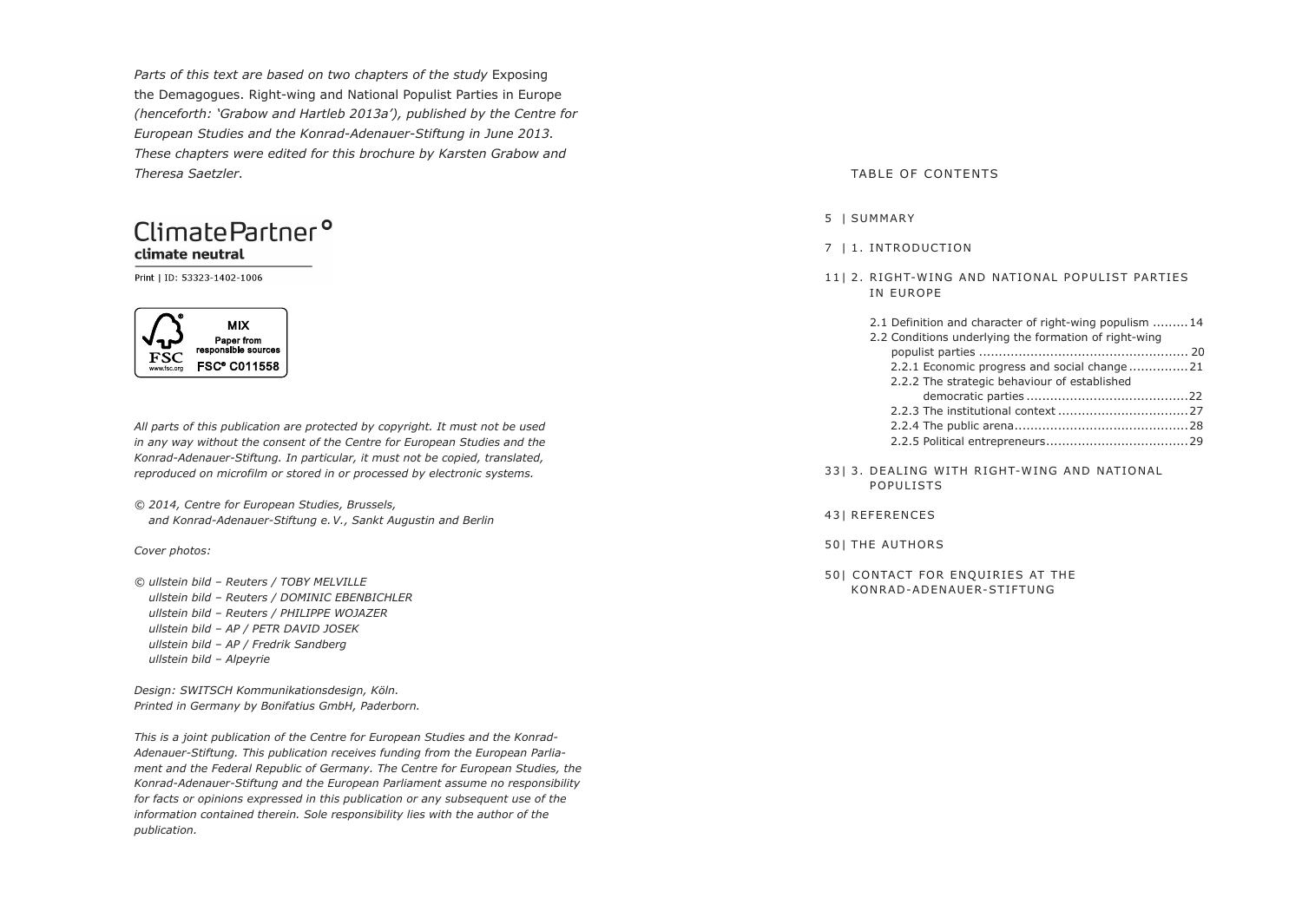Right-wing and national populist parties have managed to establish themselves as relevant political players throughout virtually the whole of Europe.

This rise of right-wing and national populists has come at the expense of all traditional parties.

The current strength of right-wing and national populist parties is a result of them supplementing their 'core themes' of xenophobia and critique of the elites with a simple mobilising message, namely 'no to this Europe'.

Right-wing and national populist parties are influencing established parties in Europe, their positions are having an effect on other parties, and their presence is bringing about lasting change in the party-political landscape in many European countries. Furthermore, the harsh demands of right-wing and national populists are putting pressure on national and European policy in a host of states.

None of the strategies adopted so far by the mainstream parties in their dealings with right-wing and national populists—strict demarcation, partial approximation, toleration for minority governments and cooperation within coalitions—has proved to be a panacea.

Five conditions are crucial to the formation and growth of right-wing and national populist parties:

- 1. a critical mass of disillusioned floating voters,
- 2. immigration and criticism of Europe as decisive issues in public debates,
- 3. the openness of key parts of the media to extremely condensed and highly simplified representations of the EU and immigration issues,
- 4. the institutional conditions of the electoral system being conducive to success for new parties, and
- 5. the existence of a charismatic leader and/or 'political entrepreneurs'.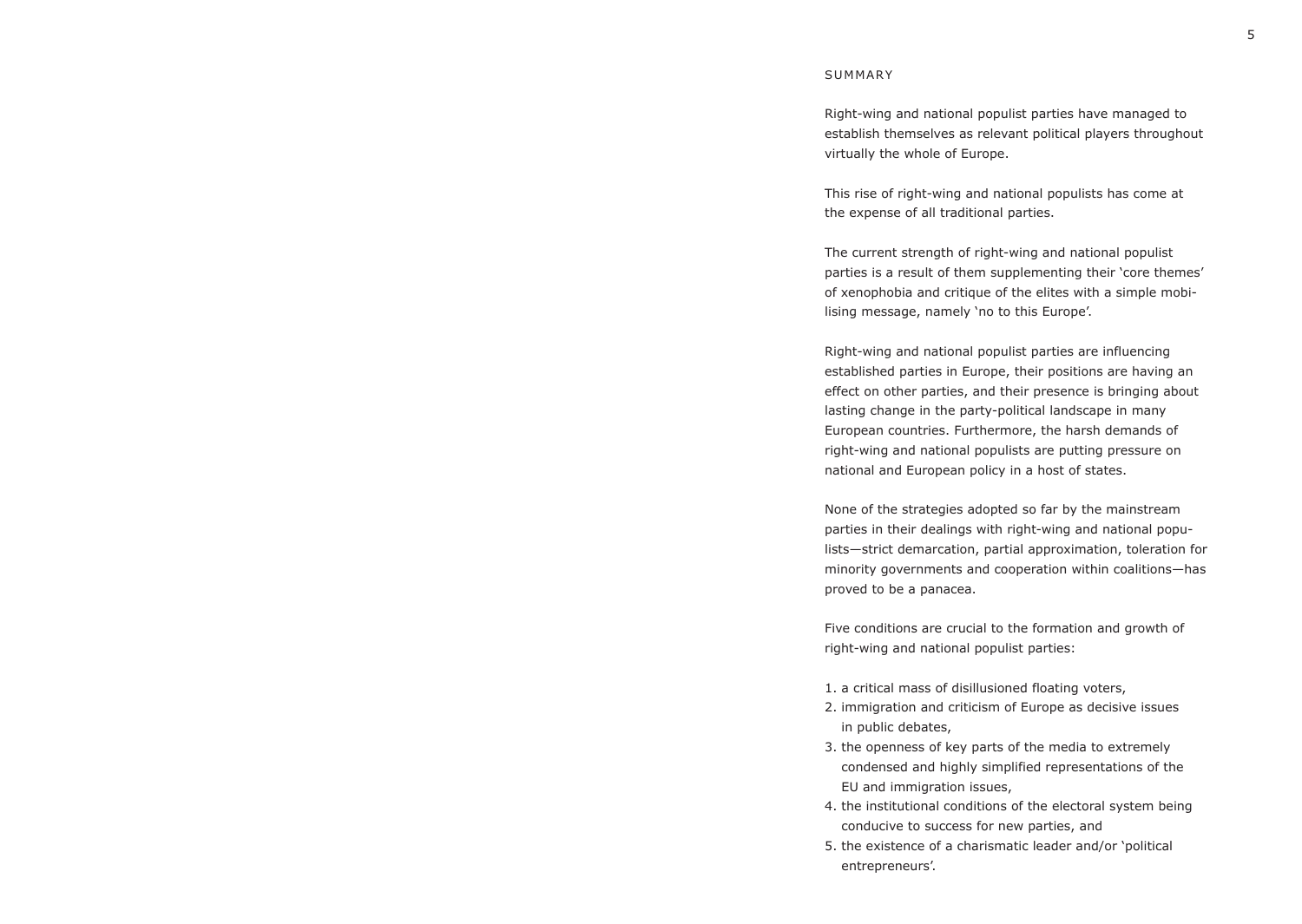The results of the study yield the following recommended strategies for mainstream parties in Europe to combat right-wing and national populist tendencies:

- Complex political issues should always be explained in a credible and understandable way.
- The benefits of European integration for citizens should be communicated clearly and comprehensibly.
- The myths created by the empty political slogans of right-wing and national populist parties should be debunked by directly addressing the issues concerned.
- Social exclusion should be combated effectively.
- A consistent approach must be taken to fighting crime, with a focus on protecting the victims.
- The legislation in force regarding the regulation of immigration and integration should be applied and enforced consistently.
- Successes in terms of euro stabilisation and the value of the required reforms should be clearly highlighted.

### 1 INTRODUCTION

'[Europe] is of interest because I fight it with all my strength'. 'The EU ... is a gigantic undemocratic ... monster'. 'Anybody wanting to lead Europe ... into the future ... must ultimately go back down the road towards national currencies'. 'Whenever the EU is involved, you get problems'.<sup>1</sup> All these quotations are from politicians who are currently enjoying a renewed upturn in popularity in Europe: French National Front (*Front National*, FN) leader Marine Le Pen, who at the most recent presidential elections won close to 20% of the vote and a few weeks later took her party back into the National Assembly after an absence of nearly 20 years; Geert Wilders, whose Party for Freedom (*Partij voor de Vrijheid*, PVV), in spite of its defeat in the parliamentary elections in May 2012, is now leading the opinion polls in the Netherlands; the leader of the Freedom Party of Austria (*Freiheitliche Partei Österreichs*, FPÖ) Heinz-Christian Strache, who was hailed as the true winner of the National Council elections in late September 2013, when he restored the FPÖ to almost its former strength; and Timo Soini, whose party The (True) Finns (*Perussuomalaiset*, PS)2 quadrupled its score to just below 20% in the most recent parliamentary elections by taking a Eurosceptic line.

In other countries too—such as Denmark, Sweden, Poland, Slovakia, Italy, Greece and the United Kingdom—critics of Europe, and in particular of the EU, are finding an audience. In Norway—a country at the heart of Europe despite not being an EU Member State—the right-wing populist Progress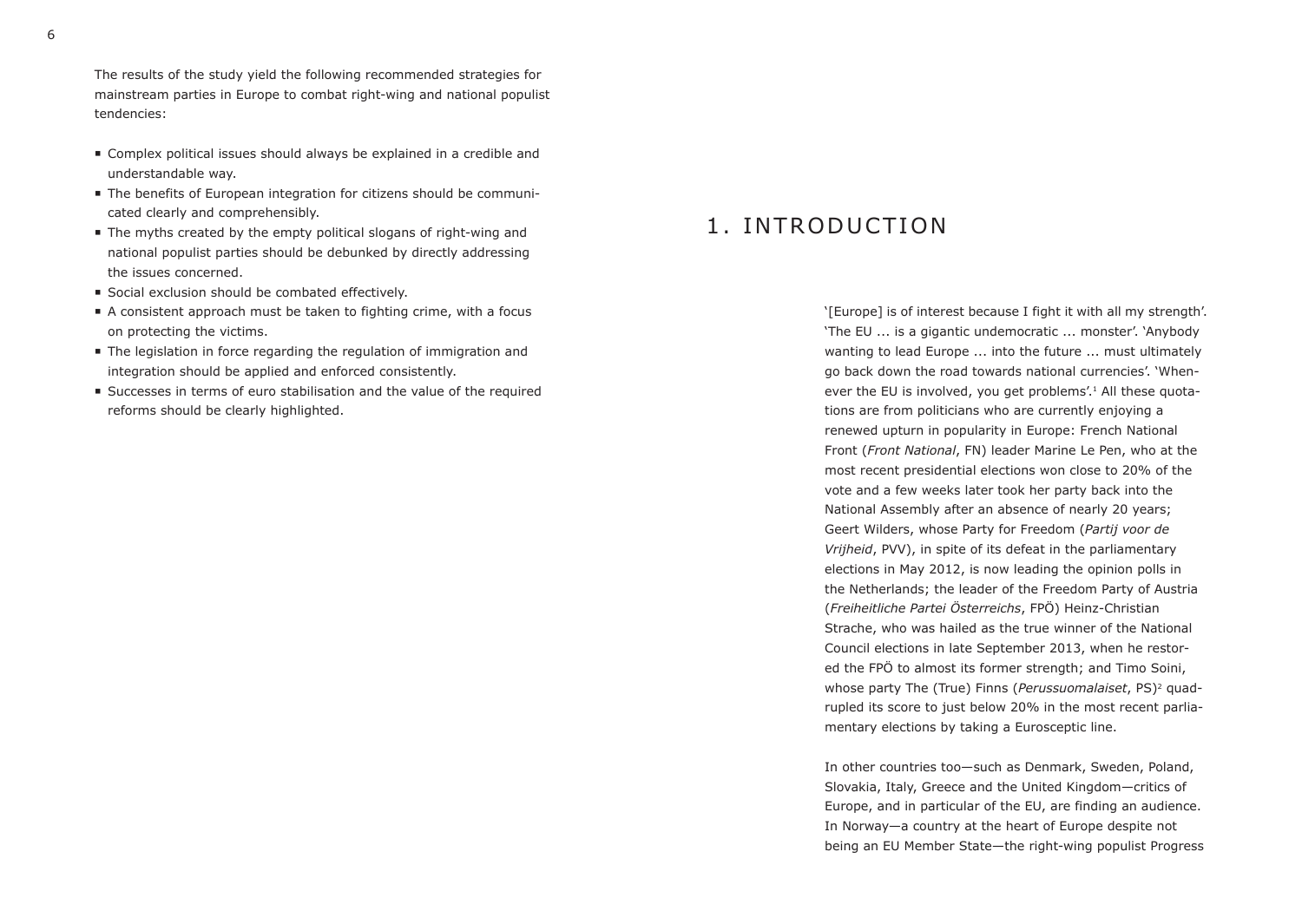Party (*Fremskrittspartiet*, FrP) entered government following elections in the late summer of 2013. A striking number of these parties, although not all, were originally anti-immigrant, xenophobic and anti-Islam, or, in short, right-wing populist. To this core policy base they have tacked on Eurosceptic and EU-sceptic positions—and become highly successful in the process.

The EU is obviously a powerful bogeyman. At the most recent European Parliament elections in 2009, the anti-European United Kingdom Independence Party (UKIP) won close to 17% of the vote in the UK, making it the second biggest party, ahead of the Labour Party. At the local elections in May 2013, UKIP made considerable gains, taking almost 150 of the local council seats that were being contested. Geert Wilders, who forced fresh elections in the Netherlands by his refusal to accept the cuts dictated by Brussels, said in a televised debate with incumbent Prime Minister Mark Rutte: 'Obama had the slogan "Yes, we can"; yours, Mr Rutte, is "Yes, we pay"' (YouTube.com 2012).

Nowhere does the 'vertical' dimension of right-wing populism, for example the demarcation between 'us', the 'ordinary, honest, "little" people', and 'them up there', the 'distant establishment', come to the fore so clearly as in discussions about the EU and its procedures and institutions. Geert Wilders, for example, labelled the salaries received by European Commissioners, whose monthly income he put at €27,000 (YouTube.com 2012), as 'perverse profiteering', while the slogan 'Paid enough', referring to the EU, the European Stabilty Mechanism and crisis-hit euro countries, has proven a very catchy one for Heinz-Christian Strache and his FPÖ.

While Euroscepticism is not a new phenomenon, the scale and success of the opponents of the EU are striking, with right-wing and national populist parties leading the way. With Europe, or more precisely the European Union and its institutions, they have found a new way of mobilising people and have reoriented the focus of their rhetoric accordingly. Xenophobia and Islamophobia on the one hand, and criticism of elites on the other, have been joined by a new, equally loathed enemy, namely Europe (see, for example, Lynch et al. 2012).

What implications does the success of right-wing populists have for further European integration? Can simplistic criticism of Europe and straightforward broad-brush 'responses' such as 'Paid enough' and 'Out

of the euro' win elections—especially European Parliament elections, in which voters tend to experiment more than in national parliamentary elections?

These and other questions form the focus of this brochure. It is based on a larger-scale study conducted by the Konrad-Adenauer-Stiftung in conjunction with the Centre for European Studies (CES) into right-wing and national populism in Europe (Grabow and Hartleb 2013a). As well as an introduction to the topic, a comparison of right-wing and national populism in Western and Eastern Europe, and a description of the crossborder cooperation between right-wing populist parties, this work took a closer look at the situation in 12 European countries. One finding of the study was that prejudices about the European institutions—now being skilfully exploited by right-wing populist parties, which used to concentrate almost exclusively on xenophobia—are falling on fertile ground. To their familiar anti-immigration and xenophobic positions, European right-wing populists have very successfully added Eurosceptic and anti-European rhetoric. They criticise the decision-making processes of the political elites, portrayed as light years away from the lives of 'ordinary people', as well as the contents of the decisions taken. In particular, the bailouts given to the beleaguered national economies of southern Europe have provided welcome fodder for the arguments of right-wing populists. As long as this problem persists and as long as the EU is perceived as a 'spaceship of elites' floating in the ether or as a 'bureaucratic monster', the right-wing populists will continue to find sufficient ammunition for their Eurosceptic and even anti-European propaganda.

Another of the study's findings was that the Eurosceptics' demands radiate out to the mainstream parties and influence their positions. Without Nigel Farage's UKIP, David Cameron would probably not have had to pledge a referendum on the UK remaining in the European Union; without The (True) Finns, the National Coalition Party (*Kansallinen Kokoomus r.p.*, KOK.) would presumably not be so nervous about further bailouts for crisis-hit eurozone neighbours; and without Geert Wilders' PVV there might still be a strong Christian Democratic party in the Netherlands.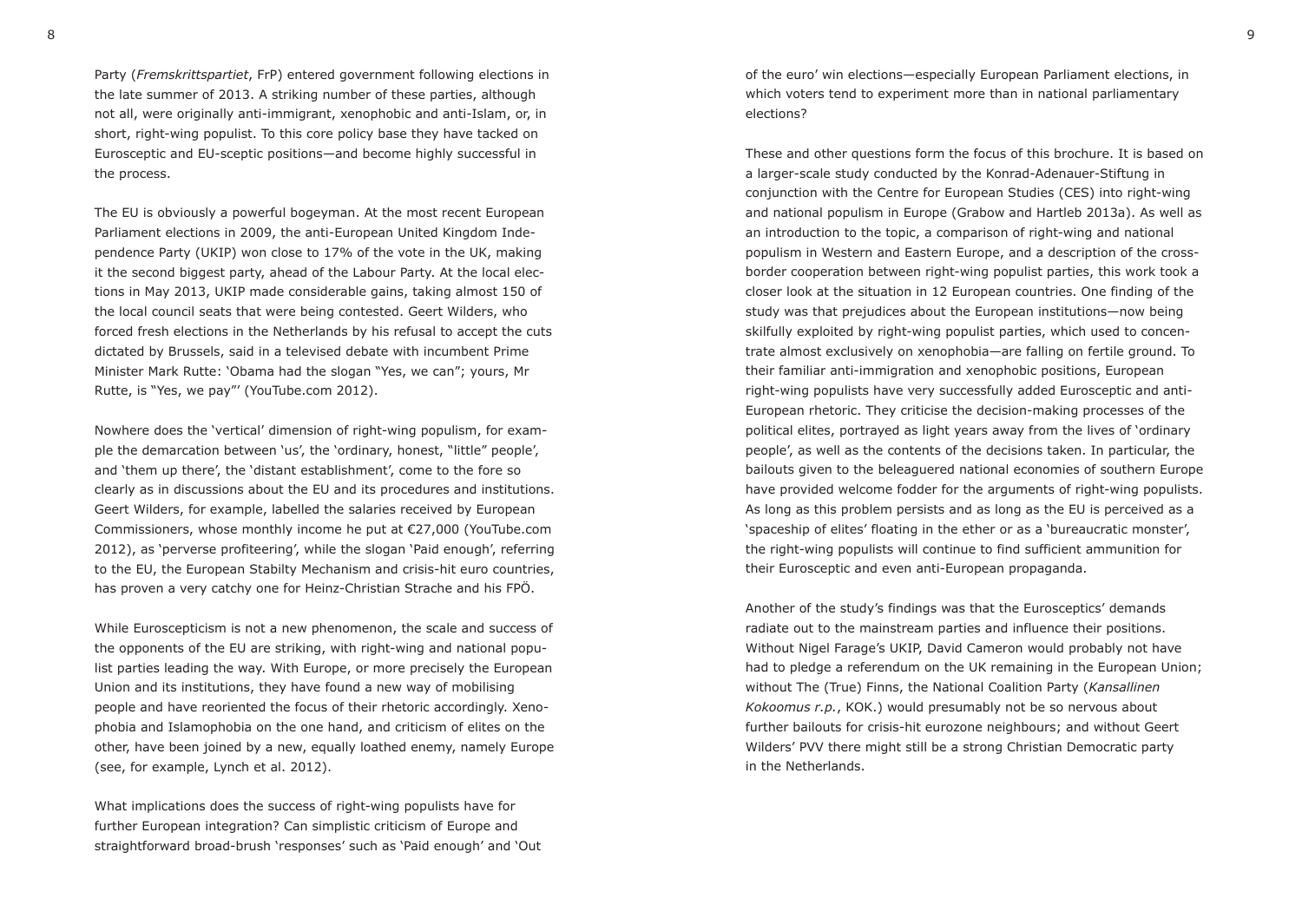This paper concludes with some ideas about how Christian Democratic and conservative parties in particular can respond to these right-wing populist challengers, with a view to halting or reversing their growth. First though, we take a look at the current situation of right-wing populists in Europe and then set out the key characteristics, mobilising issues and mobilisation strategies, and the conditions underlying the formation of right-wing populist parties.

- *1| Le Pen in Euronews (2011); Wilders (2013); Strache in Pressestunde (2013); Soini in Raunio (2012 and 2013). Timo Soini used this election campaign slogan on more than one occasion—first in 2006 and then—with greater success—in 2009.*
- *2| The party changed its English name from 'the True Finns' to 'The Finns' in August 2011 in order to demonstrate an even closer bond with 'ordinary people'. Indeed, the translation of its Finnish name Perussuomalaiset means exactly this, that is, the 'ordinary Finns' (Raunio 2012, 4).*

## 2. RIGHT-WING AND NATIONAL POPULIST PARTIES IN EUROPE

After an initial flare in the 1970s, right-wing populist parties flourished between the mid-1980s and the 1990s, growing not only in number but also in size and influence. Thus, in Austria, Belgium, France, Italy, Switzerland, Norway and despite some ups and downs of the Danish Progress Party (*Fremskridtspartiet*) until it was replaced by the more successful Danish People's Party (*Dansk Folkeparti*) in 1995—in Denmark, too, right-wing populist parties entered national parliaments or increased the number of parliamentary seats they held. This success was based on refreshed and radicalised propaganda that particularly emphasised the issues of immigration and 'foreign infiltration', and combined them with claims that immigrants were abusing the welfare state or posed a threat to the cultural identity of the country in question (Taggart 2000, 95; see also Scharenberg 2005).

Moreover, right-wing populists attacked the established democratic parties, whom they accused of being self-centred and remote from the lives of 'ordinary citizens', and claimed that the political establishment only operated in cosy, insular circles. It is no wonder that right-wing populist parties emerged mainly in countries with a consensus-based political system (Lijphart 1999), since it was precisely this consensus among the elite that the populists were criticising. What all these parties had in common in the first instance was their critical attitude towards immigration (Hartleb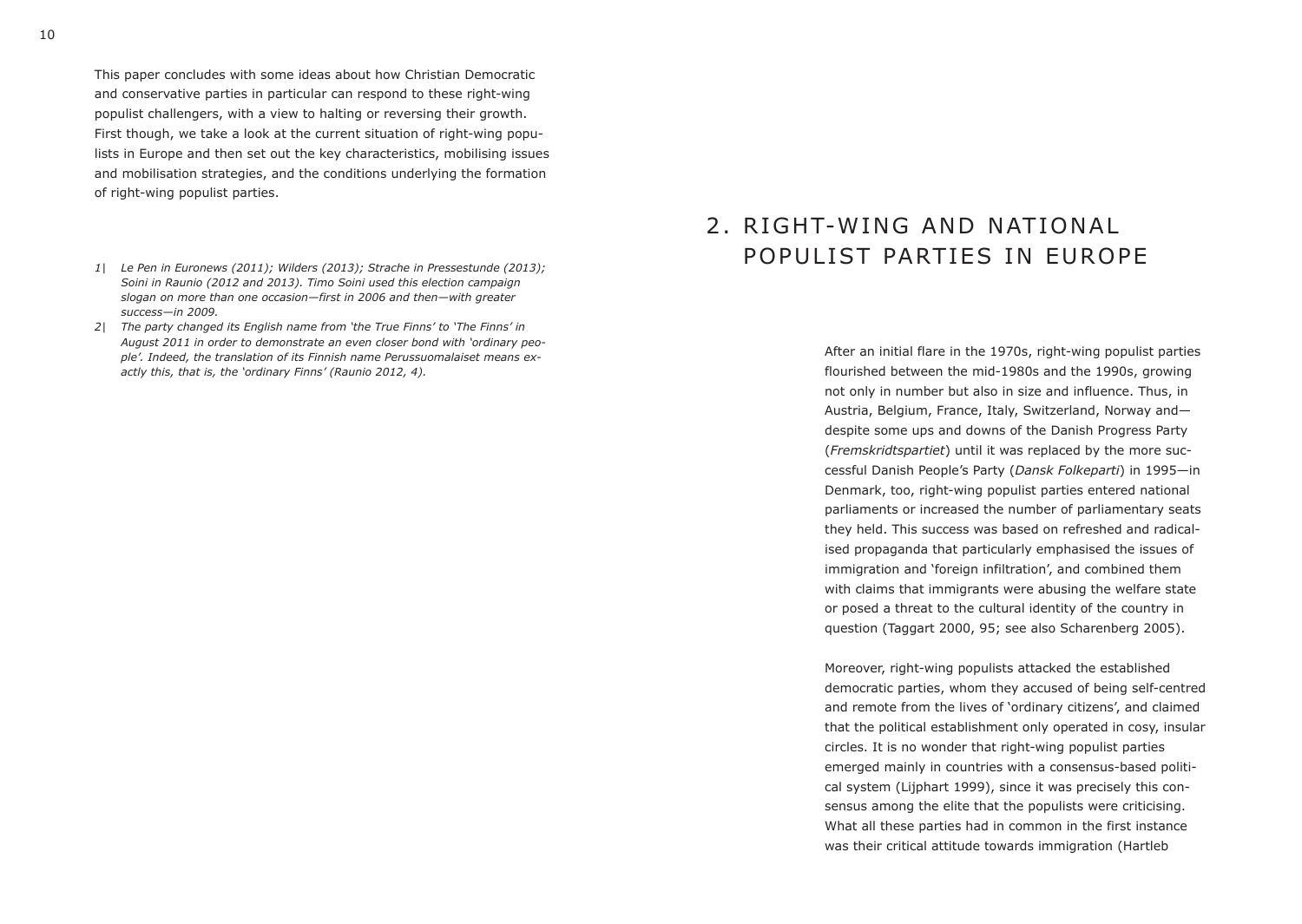2004; Scharenberg 2005; Bornschier 2011), which gave them a reputation as anti-immigration parties, although some of them, like the Northern League (*Lega Nord*, LN) in Italy and the Flemish Interest (*Vlaams Belang*, VB) in Belgium, also used separatism as a sub-form of exclusionary mobilisation ('us against them').

*Table 1 Countries with relevant*1 *right-wing populist parties and their electoral results since the mid-1990s*

| <b>Country</b>     | Party/parties<br><b>Electoral results,</b><br>(with founding<br>in per cent of votes cast<br>(year of election in brackets)<br>year) |               |               |                |               |               |                | <b>Best</b><br>result*                                |  |
|--------------------|--------------------------------------------------------------------------------------------------------------------------------------|---------------|---------------|----------------|---------------|---------------|----------------|-------------------------------------------------------|--|
| Austria            | Freedom Party of<br>Austria<br>(FPÖ, 1956)                                                                                           | 21.9<br>(95)  | 26.9<br>(99)  | 10<br>(102)    | 11<br>(706)   | 17.5<br>(708) | 20.6<br>('13)  | J<br>$(2000 - 05)$                                    |  |
|                    | Alliance for the<br>Future of Austria<br>(BZÖ, 2005)                                                                                 |               |               |                | 4.1           | 10.7          |                | J<br>$(2005 - 07)$                                    |  |
| Belgium            | Flemish Interest**<br>(VB, 2004)                                                                                                     | 7.8<br>(95)   | 9.9<br>('99)  | $\ddotsc$      | 11.6<br>(103) | 12<br>(107)   | 7.7<br>('10)   |                                                       |  |
|                    | Progress Party<br>(FRP, 1973)                                                                                                        | 6.4<br>(94)   | L.            | $\overline{a}$ | ÷.            | ÷             | $\overline{a}$ |                                                       |  |
| <b>Denmark</b>     | Danish People's<br>Party<br>(DF, 1995)                                                                                               | ÷,            | 7.4<br>(98)   | 12<br>('01)    | 13<br>(705)   | 13.9<br>(107) | 12.3<br>('11)  | т<br>$(2001 - 11)$                                    |  |
| Finland            | The Finns***<br>(PS, 1995)                                                                                                           | 1.3<br>(95)   | 1.0<br>(99)   | $\cdots$       | 1.6<br>(103)  | 4.1<br>(107)  | 19<br>('11)    |                                                       |  |
| France             | <b>National Front</b><br>(FN, 1972)                                                                                                  | 12.4<br>('93) | 14.9<br>('97) | 11.3<br>(102)  | $\cdots$      | 4.3<br>(107)  | 13.9<br>('12)  | Second round<br>of presidential<br>election<br>(2002) |  |
| Italy              | Northern League<br>(LN, 1989)                                                                                                        | 8.4<br>('94)  | 10.1<br>('96) | 3.9<br>(101)   | 4.6<br>(106)  | 8.4<br>(708)  | 4.1<br>('13)   | J<br>$(2000 - 11)$                                    |  |
| Lithuania          | Order and Justice<br>(TT, 2002)                                                                                                      |               |               |                |               | 12.7<br>(708) | 7.3<br>('12)   | J<br>(since 2012)                                     |  |
| The<br>Netherlands | List Pim Fortuyn<br>(LPF, 2002)                                                                                                      | ÷,            | 17<br>(102)   | 5.7<br>(103)   |               |               |                |                                                       |  |
|                    | Party for Freedom<br>(PVV, 2004)                                                                                                     |               |               | ÷,             | 5.9<br>(706)  | 15.5<br>('10) | 10.1<br>('12)  | T                                                     |  |
| Norway             | Progress Party<br>(FrP, 1973)                                                                                                        | 6.3<br>(93)   | 15.3<br>('97) | 14.6<br>('01)  | 22.1<br>(705) | 22.9<br>(109) | 16.3<br>('13)  | J<br>(since 2013)                                     |  |

| <b>Country</b>    | Party/parties<br>(with founding)<br>year)              |               | Electoral results,<br>in per cent of votes cast<br>(year of election in brackets) | <b>Best</b><br>result* |               |               |               |                                                                                           |
|-------------------|--------------------------------------------------------|---------------|-----------------------------------------------------------------------------------|------------------------|---------------|---------------|---------------|-------------------------------------------------------------------------------------------|
| Poland            | Law and Justice<br>(PiS, 2001)                         |               |                                                                                   | 9.5<br>(101)           | 27<br>(705)   | 32.1<br>('07) | 29.9<br>('11) | S<br>$(2006 - 10)$                                                                        |
| Slovakia          | Slovak National<br>Party<br>(SNS, 1990)                | 5.4<br>('94)  | 9.1<br>(98)                                                                       | (102)                  | 11.7<br>(706) | 5.1<br>('10)  | 4.6<br>('12)  |                                                                                           |
| Sweden            | Sweden Democrats<br>(SD, 1988)                         |               |                                                                                   |                        |               |               | 5.7<br>('10)  |                                                                                           |
| Switzerland       | Switzerland<br>People's Party<br>(SVP, 1991)           | 14.9<br>('95) | 22.5<br>(99)                                                                      | $\ddotsc$              | 26.6<br>(103) | 29<br>(107)   | 26.6<br>('11) | G, two seats<br>$(2003 - 08)$                                                             |
| United<br>Kingdom | United Kingdom<br>Indepependance<br>Party (UKIP, 1993) |               |                                                                                   |                        |               |               |               | Won 6.2% of<br>the vote in the<br>2013 local<br>elections held<br>in England and<br>Wales |

Source: Authors' own compilation based on Nordsieck (2013) and Grabow and Hartleb (2013b, 14–15).

Notes:

- no seats in the national parliament or non-existent at that time

\* beyond simple parliamentary representation

 $J =$  junior partner in a coalition government

 $S =$  senior partner in a coalition government, party of the prime minister

 $T =$  tolerated a minority government

 $G =$  participation in government

\*\* 1981–2003: Flemish Bloc (VB)

\*\*\* until 1995 the Finnish Rural Party (SMP)

Right-wing populist parties enjoyed another heyday around the year 2000. In 2003, the Swiss People's Party (*Schweizerische Volkspartei*, SVP) became the strongest party in Switzerland, securing a second seat in the Federal Council, while in Austria three years earlier the FPÖ, as the second largest party, had already become the junior partner of the Austrian People's Party (*Österreichische Volkspartei*, ÖVP) in a coalition government. List Pim Fortuyn (*Lijst Pim Fortuyn*, LPF) came from nowhere in 2002 to win 17% of the vote in the Netherlands; and in the same year, the leader of the French FN, Jean-Marie Le Pen, made it into the second round of the presidential elections. At about this time, a large number of right-wing or national populist parties—some of them very short-lived—came onto the scene in the new democracies in Central and Eastern Europe, for example in Slovakia, Poland and Lithuania. These constant advances by right-wing populist parties led Dutch political scientist Carl Mudde to coin the term 'populist Zeitgeist' (Mudde 2004).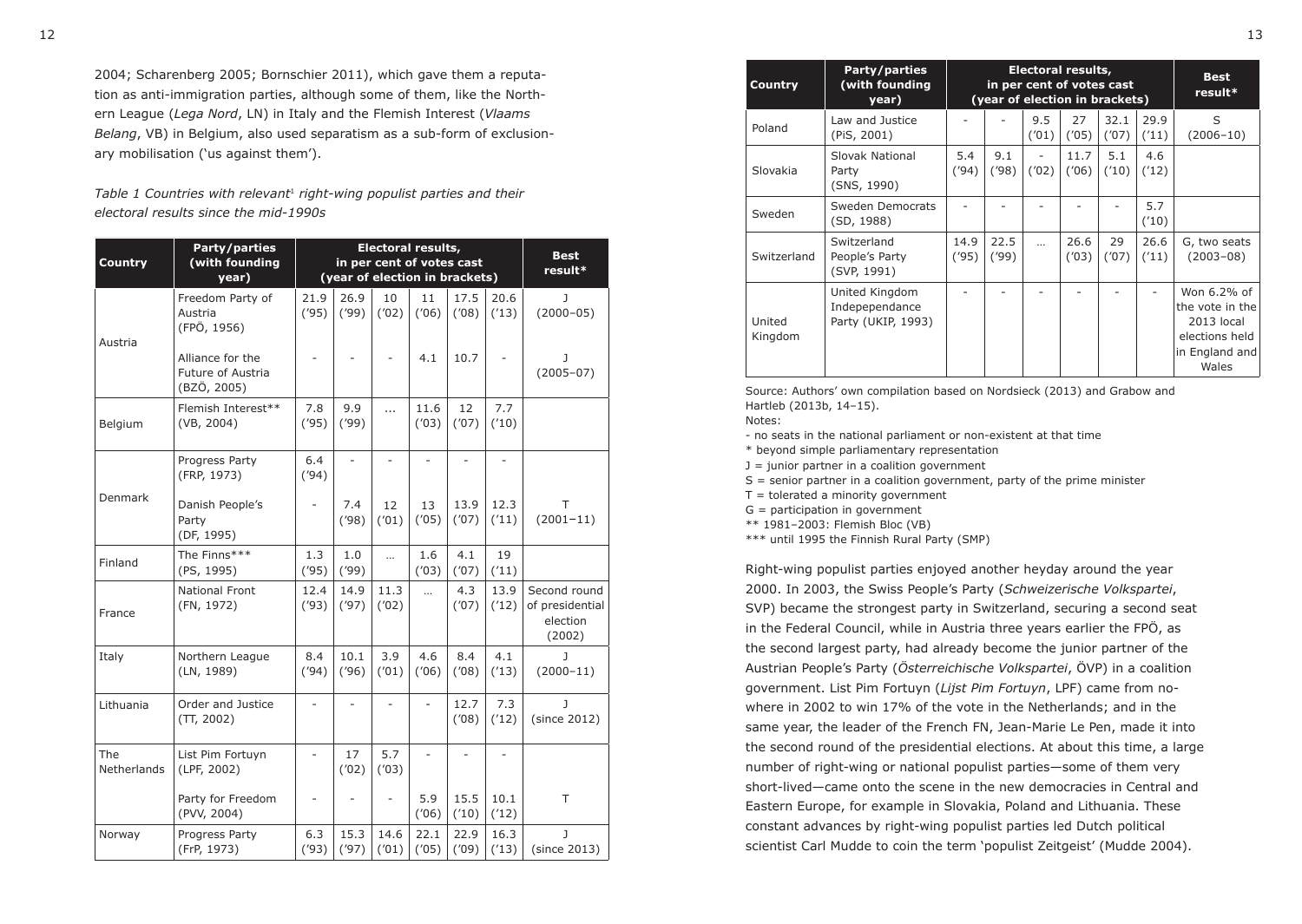Right-wing populist parties have now established themselves almost everywhere in Europe as relevant political players (see Table 1) who exercise significant influence both in their respective countries and at the European level. They have also recalibrated their propaganda, which previously focused mainly on xenophobia, to include Euroscepticism—and with considerable success: criticism of EU decision-making processes in general, and of further European integration in particular; an open aversion to further financial transfers for crisis-shaken economies; and prejudice against 'too much power in Brussels' have brought the populists substantial electoral support.

#### **2.1 DEFINITION AND CHARACTER OF RIGHT-WING POPULISM**

Populism generally refers to a specific technique or style of political mobilisation, characterised by a dichotomy between, on the one hand, a party leader and the 'ordinary people', whose problems that leader purports to know and to understand and, on the other hand, the 'distant political establishment' which the populists accuse of forgetting or ignoring the everyday problems of the people (see, for example, Decker 2006, 12). Defined in this way, populist parties are primarily an expression of formerly latent protest against grievances of any kind, such as repeated claims of mounting inequality in society, participatory deficits, the poor performance of political institutions or the relevant political players, and these players' supposed lack of knowledge about daily life. These grievances are identified, articulated and, in some cases, construed by populists and represented in a way that enables them to portray themselves as the advocate of the 'man on the street', fighting against the political establishment. They tend to provide very easy answers to complicated problems, such as 'get the criminal foreigners out'. Cas Mudde (2004, 542) refers to this type of politics as 'the politics of the *Stammtisch* (the pub)' or a communication style that is directed at the 'gut feelings' of the people (see also, Hartleb 2004, 58).

However, since this style of politics is a feature of both left-wing and right-wing populism, Hans-Georg Betz (2001) and Karin Priester (2012, 3) have suggested using the notions of *inclusion* and *exclusion* to distinguish these two kinds of populism. Taking this approach, left-wing populism is predominantly inclusionary. As well as its critique of capitalism or 'neo-liberalism' and anarchic demands for, for example, an uncondi-

tional basic income, higher taxes for the wealthy and the nationalisation of banks and key industries, left-wing populists express particular concern about the lot of the 'socially underprivileged', whom they wish to include in society through a huge redistribution of wealth and involving them directly in political and economic decision-making. Left-wing populist economic standpoints are clearly protectionist and place emphasis on state interventionism in economic planning and production. Like other populist movements, however, left-wing populists are also sceptical of European integration and the institutions of the European Union, which are seen as primarily serving the interests of capitalists and the financial markets. Although left-wing populism is often driven by charismatic leaders, especially outside Europe, it can be labelled as 'populism from or for below' (Hartleb 2004, 59).

Right-wing populism, in contrast, is exclusionary. It makes a distinction between 'us', that is, the ordinary law-abiding people of the 'heartland' or mother country, and 'them' (both the political establishment and foreigners—especially (Muslim) immigrants, asylum seekers and ethnic minorities) (Betz 1998, 4; see also Taguieff 2012). Defined in this way, right-wing populism has two dichotomous exclusionary dimensions: a *vertical* one that is directed against the 'distant' establishment and a *horizontal* one that is directed against cultural outsiders, foreigners and immigrants (see, for example, Frölich-Steffen and Rensmann 2005, 7; Bauer 2010, 7). Such groups are used by right-wing populists as the bogeymen they need to whip up either latent prejudices or real concerns among their potential followers. For instance, (Muslim) immigrants, asylum seekers and ethnic minorities are accused of undermining the country's cultural identity and of being 'social parasites' who are exploiting the welfare state without the slightest intention of taking care of themselves or of integrating into the 'host society'. According to rightwing populists, the national economy should principally serve the country in question and welfare state benefits should be reserved primarily for hard-working native citizens who, according to the populists, are left out in the cold by the failed immigration policies of persistently politically correct governments (Mudde 2007, 125, 130–3).

This kind of populism is called 'populism from above' (Hartleb 2004, 59) because of the important role played by political 'lone fighters' or political entrepreneurs in this regard. Right-wing populists see themselves as advocates of national and ethnic interests, as seen, for example, in the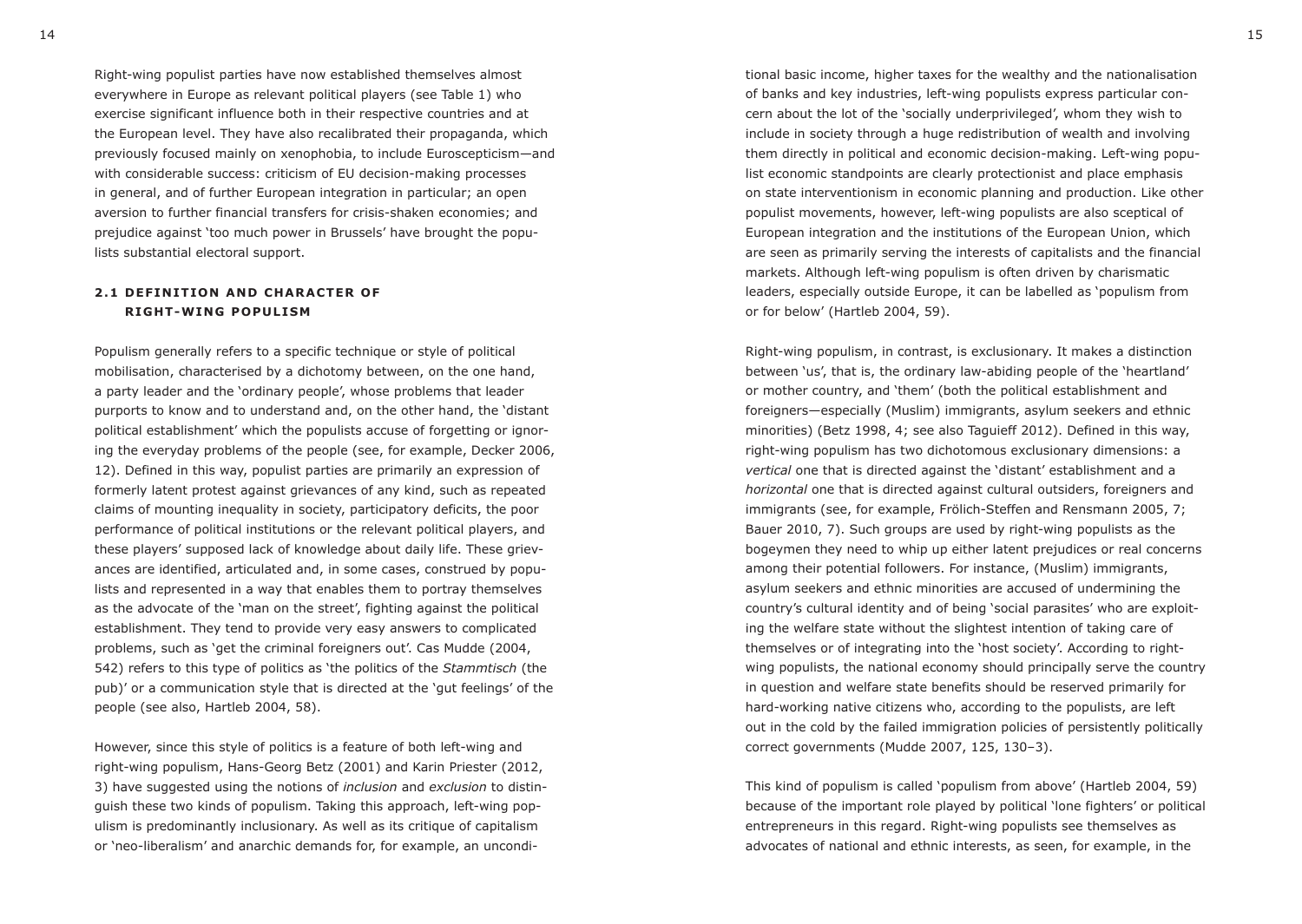concept of the 'préférence nationale' from the French FN and similar rhetoric from the VB in Belgium. They mobilise support by clearly differentiating the 'natives' from other population groups, nationalities and cultures. Those who do not fit into the host society and/or who are unwilling to integrate into it and to comply with its rules will be excluded or deported. The result is more or less open racism and xenophobia, which in Western Europe is primarily directed against immigrants and Muslims, while in Eastern Europe it is Jews and Roma who are the prime targets of right-wing populist propaganda.

Because of the strong emphasis on the nation and nationalism, there is widespread consensus in the literature on defining these political forces as both right-wing and national populist (for example, Bayer 2002; Betz 2002; Decker 2006; Frölich-Steffen 2008). However, in contrast to farright or extreme-right parties, right-wing and national populist parties do not have paramilitary structures, nor, as a rule, do they make use of brutal groups of thugs, although in some cases the parties do have links with neo-Fascist groups, for example in the cases of the Sweden Democrats and the FPÖ (Pelinka 2005, 96−7). Unlike far- or extreme-right parties, right-wing populists operate within a democratic, parliamentary framework, although the boundaries are fluid and not always clear-cut (Scharenberg 2005, 572; Decker 2006, 16; Hartleb 2004, 111–17). This is especially true for the FN, which was regarded by most observers as an extreme-right party, at least until Jean-Marie Le Pen handed the reins over to his daughter Marine.

The communication style of right-wing populists involves, among other things, constantly shifting the boundaries of what is acceptable by deliberately breaking taboos. 'I say what you think' was one of Jörg Haider's slogans, which demonstrated both his advocacy of 'ordinary' people's thinking and his readiness to flout conventions and steadily lower barriers by continually whipping up prejudices and unease in relation to the supposed infiltration of Austrian culture and the Austrian welfare state (Helms 1997; Betz 2002; McGann and Kitschelt 2005).

Given the similarity of their bogeymen to those of extreme-right parties and their obvious proximity to those parties in terms of their style of political mobilisation and communication, it becomes clear why the parties being studied here are called *right-wing* populist parties. This is mainly due to their propaganda being directed against foreigners, especially (Muslim) immigrants, and cultural or religious minorities.

When it comes to Europe, until recently a distinction was made between extreme-right and populist parties on the basis of their 'level of rejection' (see, for example, Taggart and Szczerbiak 2008; Hartleb 2012a; 2012b). Extreme-right parties, with their outright rejection of European integration and both its underlying principles, such as freedom, pluralism, democracy and parliamentarism, and the institutions of the European Union, were considered 'hard' Euro-critics. In contrast, right-wing populist parties were regarded as 'soft' Euro-critics. While they skilfully toyed with the boundaries of democracy and pushed at the limits, they did not fundamentally call into question the principles underlying European integration; they criticised the methods used rather than European integration itself.

This old distinction is now out of date. A number of those who were previously 'soft' Eurosceptics have developed into hard-core anti-Europeans. The quotation from Marine Le Pen cited in the Introduction ('[Europe] is of interest because I fight it with all my strength') is an example of this. However, other right-wing populists too, such as Nigel Farage, Heinz-Christian Strache and the Northern League's Roberto Maroni, are quite openly demanding their countries' withdrawal from the EU, generally by means of the very populist-seeming method of a referendum. Especially since the massive financial transfers, opposition to Europe and its immense costs has become a mantra for all right-wing populist parties.

In his widely discussed definition, Cas Mudde labelled populism as an ideology that is based on a differentiation between the 'honest, ordinary people' and the 'distant elites' (Mudde 2004, 542). In contrast to Mudde and others (for example, Decker 2004, 31; Bauer 2010, 7), we define right-wing populism solely as an exclusionary and discriminating mobilisation strategy used only to exploit and really stir up people's prejudices or concerns in order to gain public attention and win votes (for another approach see, for example, Backes and Jesse 1998, 24). Although Mudde and other scholars treat right-wing populism as a 'thin ideology', we argue that it is simply too pliable and insufficiently future-oriented to be considered an ideology.

Right-wing populists are 'nay-sayers' (Betz 2001, 398). They reject (further) immigration, pluralism, the cultural variety of modern societies and European integration. For complex questions they offer simple mobilising 'answers', with slogans such as 'Your pension or immigration? You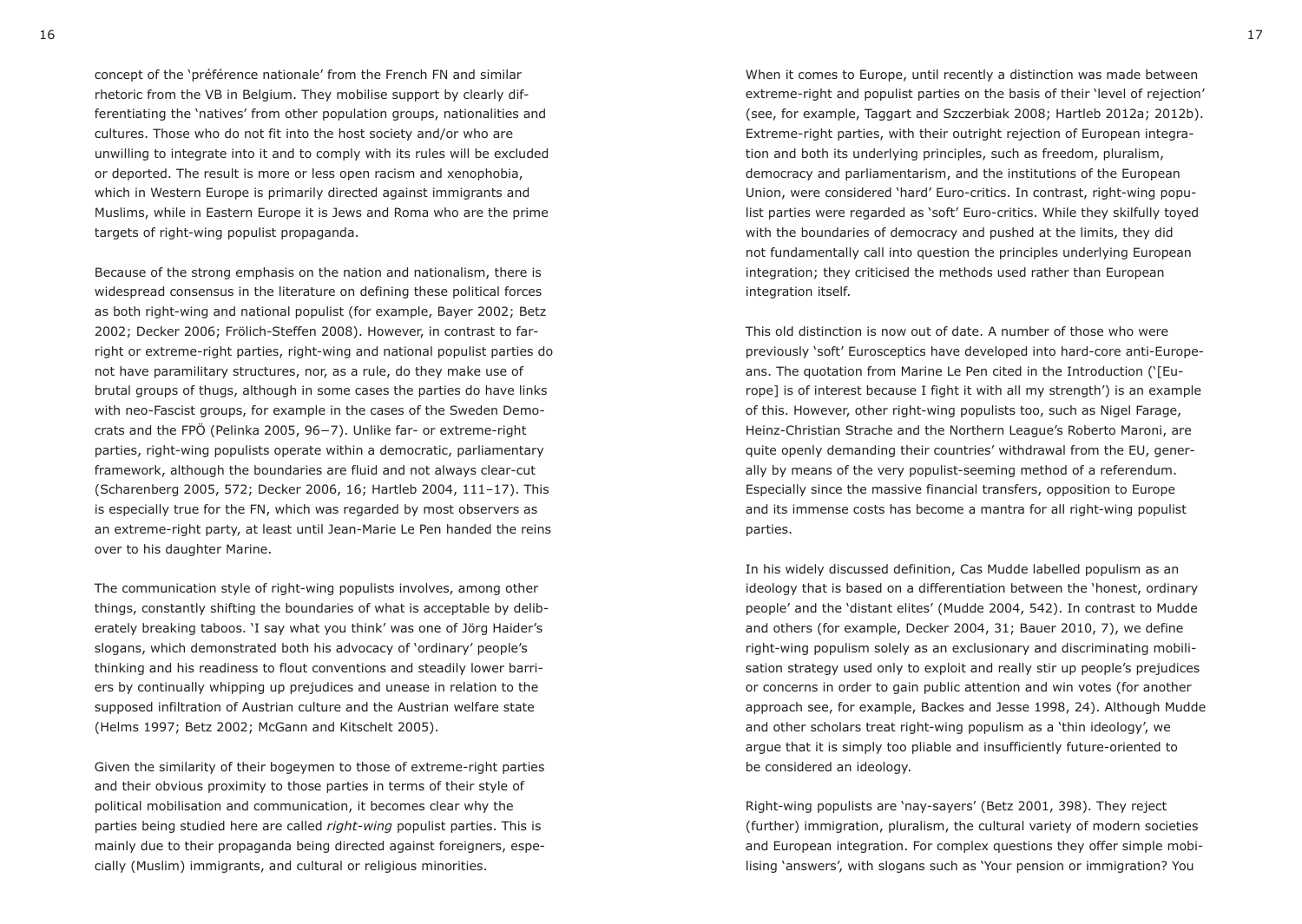choose!' and 'Home, not Islam'. When entrusted with political responsibility, as, for example, in Austria between 2000 and 2002, right-wing populists have been found wanting due to the complexity of practical politics. Nevertheless, this should not tempt democratic parties to underestimate them, since their popularity is an indicator of social and political aberrations that are a breeding ground for both populists and extremists. Moreover, now that populists from the left and the right have made significant inroads into the traditional left-wing and conservative electorates, they must be seen as serious competitors. Before we discuss the reasons for the formation and growth of right-wing populist parties, we will summarise their major characteristics in the following table.

#### *Table 2 Characteristics of right-wing populist parties*

| <b>Bogeymen</b>                                      | (i) (Muslim) immigrants, asylum seekers, ethnic/<br>religious minorities                                                                                                                                    |
|------------------------------------------------------|-------------------------------------------------------------------------------------------------------------------------------------------------------------------------------------------------------------|
|                                                      | (ii) Political, economic and cultural elites                                                                                                                                                                |
|                                                      | (iii) EU procedures, structures and bureaucrats                                                                                                                                                             |
| 'Therapy'                                            | (i) Stop immigration, apply stricter immigration<br>laws and welfare state benefits, deport immi-<br>grants who have a criminal record or who are<br>unwilling to integrate                                 |
|                                                      | (ii) Break up the the 'elite cartel'                                                                                                                                                                        |
|                                                      | (iii) Stop further EU integration and further<br>financial transfers                                                                                                                                        |
| <b>Basic political orientation</b>                   | Xenophobic, anti-immigration, anti-establishment,<br>and anti-elitist                                                                                                                                       |
| <b>Communication style,</b><br>including campaigning | Alarmist, vociferous, exclusionary, wildly oversim-<br>pliefied, taboo-breaking, deliberately misleading<br>and opaque, subtle, opportunistic, confrontational<br>('us against them'), negative campaigning |
| <b>Internal party organisation</b>                   | Led by or tailored to one leadership figure with<br>whom the public identifies (political entrepre-<br>neur), top-down decision making                                                                      |

Describing the right-wing populist parties' political and cultural profile as primarily anti-immigration and anti-establishment and also increasingly anti-euro and anti-European is more straightforward than outlining their economic standpoints. Here the traditional categories used for mapping parties on a left–right spectrum barely apply, especially in the Central and Eastern European transition countries, where right-wing populism is

directed, on the one hand, against the political, economic and cultural elites and their supposed failures and, on the other, against ongoing European integration, which is seen as foreign control and interference in—or even a threat to—these countries' hard-earned sovereignty.

Although some of the parties on the right fringe of the political spectrum were previously liberal parties that represented the interests of business owners, craftsmen and the self-employed, especially farmers, today right-wing populist parties represent a colourful mix of socio-economic demands. These range from continuing liberal positions on fiscal policy (such as tax cuts for hard-working 'ordinary' people) to welfare chauvinism (welfare state benefits only for hard-working 'natives') right through to demands for the protection of domestic goods, producers and jobs from international competition. In many cases, this protectionism is accompanied by a generous helping of nationalism, as demonstrated by demands for nationalisations of banks or key industries, or for the abolition of financial transfers for crisis-hit fellow EU Member States and eurozone members. It is not uncommon for right-wing populists to replicate some of the standpoints that are otherwise a trademark of the left: criticism of globalisation and capitalism, anti-Americanism and criticism of Israel.2 In other policy areas, such as the environment, energy, foreign policy and development cooperation, they are either indifferent or even have no opinions of their own (Chryssogelos 2011).

In spite of the lack of clarity regarding their standpoints, in this study we have tried to map the right-wing populist parties as precisely as possible in the political space (see figure 1, p. 20). That all the rightwing and national populist parties are located below the horizontal axis comes as no surprise of course. As mentioned above, they are averse to libertarian values and the commitment to a multicultural society. Unlike in their economic positions, the parties are very similar to each other in their socio-political views, although even here some differences can be seen. In the authors' view, the most 'liberal' right-wing populist party in terms of socio-political issues is the Norwegian Progress Party, while the French FN and the Slovak National Party (*Slovenská Národná Strana,* SNS) are the most authoritarian of the right-wing populist parties.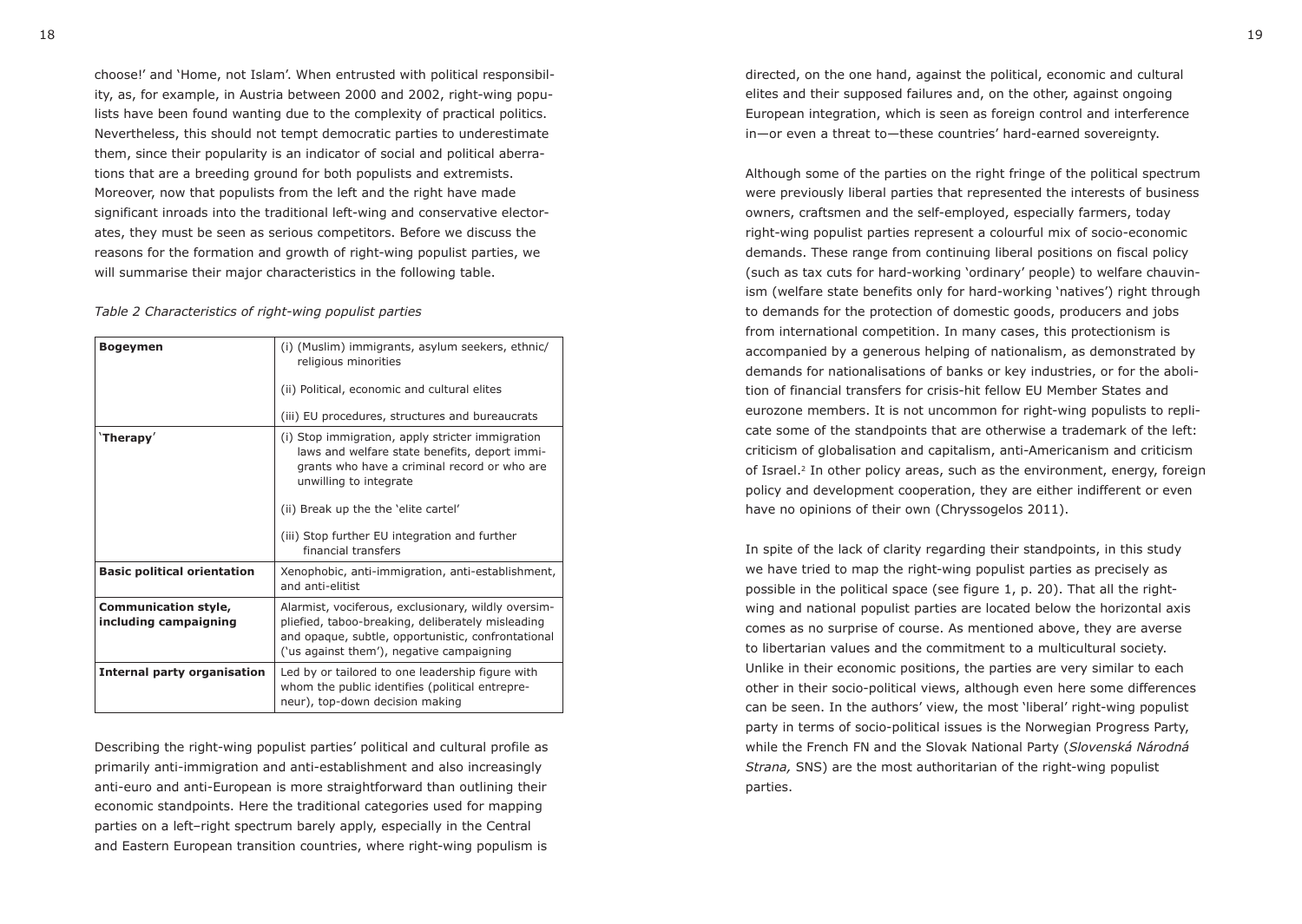

Source: Representation based on Grabow and Hartleb (2013b, 22) and Lynch et al. (2012, 740−4).

In contrast, on the economic axis, the SVP, the Alliance for the Future of Austria (*Bündnis Zukunft Österreich*, BZÖ) and the FPÖ, which at the same time is able to reach far into the left-wing camp, are the most liberal of the right-wing populists. Indeed, all the right-wing populists from the Alpine region still clearly exhibit the legacy of their early days as parties close to business, representing the interests of the self-employed, farmers and craftsmen, but have become increasingly radicalised over time (Scharenberg 2005, 572–3). In contrast, the FN and the SNS have the most protectionist and welfare-chauvinist positions among the right-wing populists, with the other right-wing populist parties all falling somewhere in between when it comes to economic issues.

### **2.2 CONDITIONS UNDERLYING THE FORMATION OF RIGHT-WING POPULIST PARTIES**

If we want to identify the conditions underlying the formation of rightwing populist parties, we must consider at least five explanatory factors: first, social change; second, the behaviour of the established parties, especially with regard to immigration and EU matters; third, the specific institutional conditions in the respective countries; fourth, the democratic

*Figure 1 Right-wing populists in the political space* parties' level of awareness of radical propaganda, in which the role of the media is of particular importance; and finally, personal factors such as the existence or non-existence of charismatic and unscrupulous politicians.3 These factors have to come together in the right way to create the conditions in which right-wing populist parties can emerge and flourish (see, for example, Minkenberg 1998; Mudde 2007, 231).

#### **2.2.1 Economic progress and social change**

Most scholars (for example, Decker 2004, 25) see populist parties as an expression of dissatisfaction and protest among the 'victims' or 'losers' of economic progress and social change. Such victims are basically those who were laid off or simply replaced in the process of economic change and rationalisation, or who were exposed to cheaper competition, for example from an unskilled immigrant doing the same job for a fraction of the cost. However, potential voters for protest parties do not necessarily have to be personally affected to feel threatened by either economic progress or social change, or both. Usually the fear of a deterioration in their standard of living, income and social status as a result of these developments is enough.

However, the core support for right-wing populist parties has been identified by electoral research as being found among voters who report a feeling of insecurity: '[L]arge groups of the population have become insecure about various aspects of their life: identity, job, life as a whole. They seek salvation in the "simple messages" of the populist radical right, which promises a clear identity and protection against the changing world' (Mudde 2007, 223).

Voter studies have also revealed that—at aggregate level—the core vote of right-wing populist parties is principally made up of unemployed and/ or poorly educated and low-skilled male blue-collar workers under the age of 40 and members of the lower middle class. Although these studies (for example, Mayer 1998, 19; Riedlsperger 1998, 35; Svåsand 1998, 85−6) cannot explain individual voters' behaviour, they do show that these groups are particularly easy to mobilise with anti-immigration rhetoric—especially on issues such as suburban crime, cultural 'infiltration' and competition for jobs, and also by pointing to the supposed failure of the established parties. While it is true to say that right-wing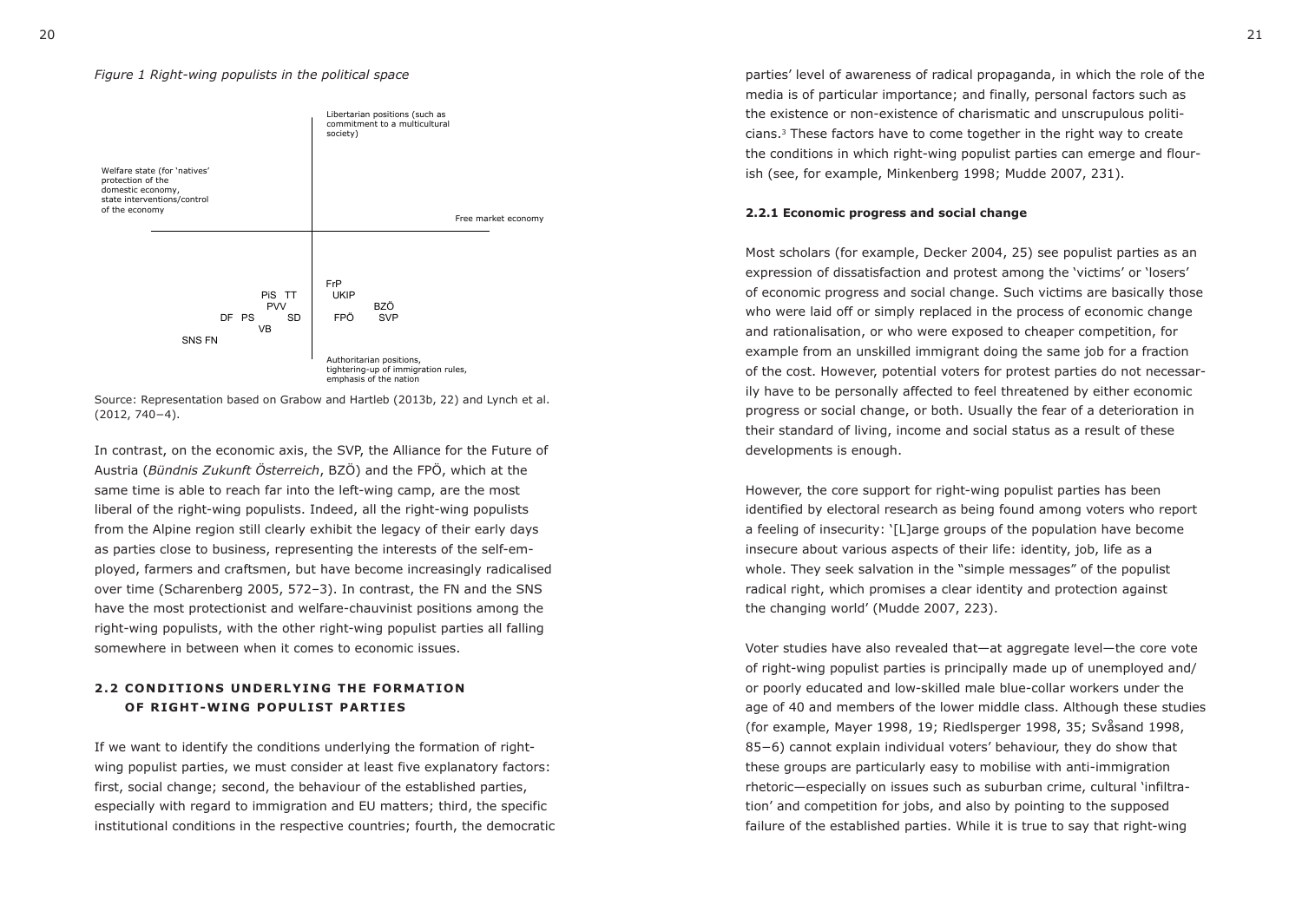populist ideas fall on fertile ground among these social groups, what is crucial is that these concerns and latent prejudices are fanned by clever rabble-rousing political entrepreneurs (see below). Without such figures, these groups' unease would very likely remain unvoiced.

#### **2.2.2 The strategic behaviour of established democratic parties**

Some authors try to lay the blame for the success of right-wing populists solely at the door of Christian Democrats or conservatives (for example, Schäfer 2010, 3). The rather crude argument they use is that through adaptation, toleration or even the formation of coalitions with right-wing populists, Christian Democrats or conservatives have strengthened the hand of right-wing populists and so helped to make them politically acceptable. Although this may hold true for individual countries for short periods, such as Austria between 2000 and 2002 and the Netherlands from 2010 to 2012, this argument does not provide a full explanation of the situation, since in many countries right-wing populists have very successfully penetrated segments of the 'old' Social Democratic electoral base, large sections of which were left politically 'homeless' when Social Democrats in Europe embarked on the course they called 'the Third Way' from the mid-1990s onwards. The resulting vacuum was then filled by right-wing populists with their demands for protection for the domestic workforce, markets and products, and their criticism of the failure of the established workers' parties. Thus, some of Europe's longest-standing Social Democratic and socialist parties were quite simply overtaken on their left flank by the right-wing populists and replaced in their role as workers' parties. For example, in Denmark, Finland and (especially) Sweden, the Social Democrats have been hit much harder than conservative or Christian Democratic parties by the successes of right-wing populist parties (Grabow and Hartleb 2013b, 26−7). However, in Norway the growth of the Progress Party was more at the expense of the liberal– conservative *Høyre*. In Belgium and the Netherlands, the Social Democrats and the Christian Democrats each lost about the same share of the vote to right-wing populists. This also holds true for Austria, where the right-wing populists have now recovered once again. Only in Switzerland did the electoral gains of the right-wing populist SVP come more at the cost of the Christian Democrats, in the form of the Christian Democratic People's Party (*Christdemokratische Volkspartei*, CVP), than the left (Kriesi 2005; Lachat and Selb 2005).

However, there is no justification for claiming that one of these camps has suffered more than the other from the successes of the right-wing populists or bears sole responsibility for their advances. Nor have the right-wing populist parties completely exchanged their one-time electoral base of pro-market 'petite bourgeoisie' for the 'forgotten' working class although in some countries right-wing populists have now become the biggest workers' parties (for example, in France and Austria). Instead, they have quite simply been successful in gaining voters from every social class. They are now firmly established among groups of voters to both the left and the right of the centre who either feel threatened by continued immigration or are fed up with the behaviour of the political establishment domestically and at the European level.

Just as there is no justification for saying that one camp bears more responsibility for the rise of the right-wing populists than another, so there is no clear link between this advance and the dominant parties in the respective country at the time (Decker 2004, 251–5). Parties of the right have grown regardless of whether Social Democrats, Christian Democrats or conservatives have been the long-standing parties of government. What has mattered is the presence of other conditions favouring these parties' growth.

Moreover, most observers agree that the steady progress of right-wing populists can be seen as a result of the declining social entrenchment of the established parties, which over time have lost their role as builders of political and social integration (Decker 2004, 28; see also Katz 1990). With the established parties only able to maintain a lasting bond with a dwindling number of their supporters, new parties are finding the conditions favourable for winning these now 'homeless' voters over to their cause.

In addition to the loosening of the bonds between the established parties and those who used to be their core voters, the specific policy behaviour of the established parties also has a bearing on the populist parties' success. Two policy areas are especially relevant here: first, the regulation of immigration and second, European integration.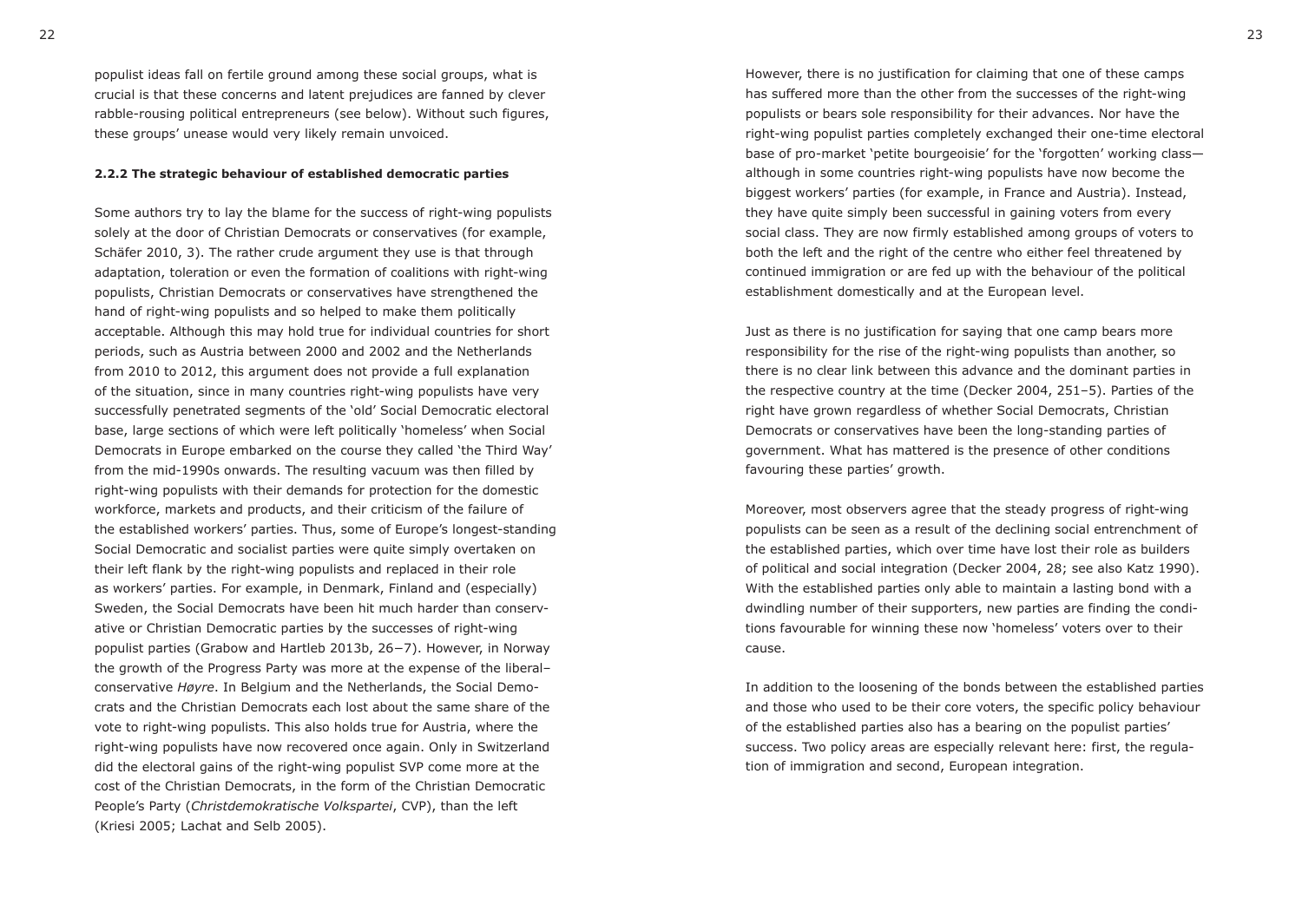#### *Regulation of immigration*

Although based on only two case studies, Germany and France, Simon Bornschier (2011) argues that the degree of cooperation between the established parties of the left and the parties of the centre in terms of the regulation of national immigration plays a crucial role in either containing or furthering the rise of right-wing populists. He considers the behaviour of the left, that is, of the socialists or Social Democrats, in the country in question to be decisive. While the French Socialists pursue an open immigration strategy with multiculturalism as a declared policy goal, the Social Democratic Party of Germany (*Sozialdemokratische Partei Deutschlands*, SPD) has taken a more restrictive approach (Bornschier 2011, 18). According to Bornschier, while over the decades the French Socialists have lost support from their traditional voters (with some switching to the FN and others no longer voting at all) because of an overly lax stance on immigration, the SPD has managed to avoid this fate by adopting a less open immigration policy.

Similar findings were made by Frank Decker, but for a different period and for a different key player, namely the German Christian Democrats, that is, the Christian Democratic Party of Germany (*Christlich Demokratische Union Deutschlands*, CDU) and the Christian Social Union in Bavaria (*Christlich-Soziale Union in Bayern*, CSU) (Decker 2004, 257−8). When, in 1999, the red–green coalition of the SPD and the Greens drafted a more liberal citizenship law with simplified conditions for holding a second nationality, the Christian Democrats launched a successful campaign against it. By so doing, they secured the support of opponents of the new citizenship regulations and avoided fraying on their right flank. In other words, in Germany the regulation of immigration and citizenship is either based on consensus between the two main camps or is kept so restrictive that it prevents the emergence of an anti-immigration party. Over the years immigration regulations have become stricter, and immigration has declined. As a result of both this tightening-up and these filibustering tactics, immigration has never been an issue that potential right-wing populists could use to their advantage, and no right-wing populist party has emerged—at least not at the federal level.

In France, in contrast, the Socialists were too lax in their immigration policy for a large proportion of their voters, and therefore many of them turned to the FN, while, until 2012, the conservative camp managed to

retain the support of its less immigration-friendly voters (Mayer 1998, 18–20; Bornschier 2011, 18–21).

When extrapolated to more than two countries, however, neither the regulation of immigration nor the party constellation provides an adequate explanation for the populist parties' success or failure. While in Denmark, the Netherlands (at least in Jan Peter Balkenende's first years in power), Finland and (especially) France, immigration increased under liberal–conservative, Christian Democratic or conservative governments, in Austria and Norway it continued to increase when Social Democratled governments took power again. However, this did not have negative consequences for the respective anti-immigration populist parties, which went on to become the third largest party in Austria and the second largest party in Norway.

Putting this rather blurred picture into a different perspective from that provided by Bornschier, we can conclude the following: regardless of which of the established parties leads the government and has responsibility for immigration policy, if immigration becomes an issue in public debate and is echoed in the media accordingly, this is exploited and fuelled by populists to benefit from the growing discomfort felt among certain groups of voters. This argument applies quite independently of both the absolute numbers of immigrants and long-term immigration rates.4 The (True) Finns, for example, have become stronger in the last decade, in spite of immigration declining in this period. The same is true for the Dutch PVV and the FPÖ, although admittedly immigration is higher in these countries than in Finland. Nevertheless, both in the Netherlands and in Austria the anti-immigration parties have steadily increased their share of the vote, even though immigration and its visibility have fallen slightly in recent years. Despite this decline, immigration has remained an issue in public debate in the form of 'cultural infiltration' and the image of the 'lazy immigrant' who just wants to draw welfare state benefits and otherwise lives in a parallel society, following its specific conventions and rules. This form of mobilisation was, and still is, apparently enough to ensure the support of those opposing immigration, even though immigration and its related problems have become less salient, or—as is the case in Central and Eastern Europe—have been perceived rather than real.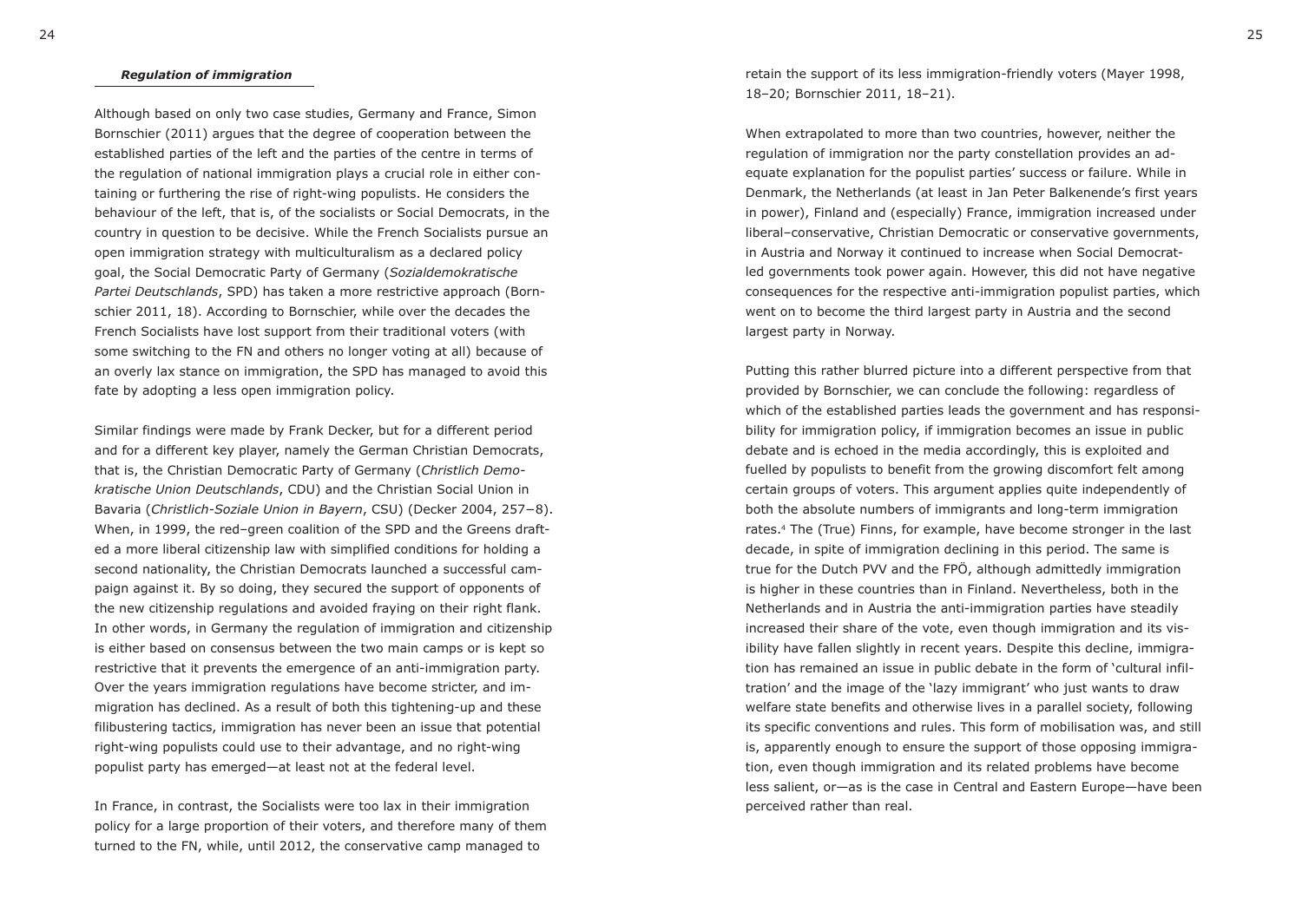#### *European Integration*

In no other policy area does the vertical dimension of right-wing populism, that is, the demarcation between 'us', the ordinary, law-abiding people, and 'them', the distant political bureaucrats, come to the fore as much as in matters relating to Europe and its institutions and procedures. Here there are two strands to the populists' arguments. First, they like to claim that European integration represents nothing short of the wholesale handover of national sovereignty to an overbearing EU bureaucracy that regulates every aspect of life. This kind of reasoning is particularly prevalent in the Central and Eastern European transition countries, which achieved hard-won national sovereignty after decades of being satellite states of the Soviet Union. Second, the EU is held to be a costly, distant and bureaucratic elite project that spends vast sums of money on itself but does not take care of the real needs of the net contributors, that is, the people. 'Not a single cent more for any rescue packages at our expense' was one of the slogans used by Timo Soini's (True) Finns in the election campaign in the spring of 2011 (Raunio 2012, 14−17). The FN's campaign in the presidential and parliamentary elections of 2012 was similar, with Marine Le Pen repeating time and again the call made by her and her father for France to leave the eurozone. Nor are these isolated examples.

Although Euroscepticism is a trademark of all populist parties (Hartleb 2004, 132−8; Hartleb 2011), their criticism and polemic against Europe in recent years has intensified, and not only in Scandinavia and France. Unlike the purely extremist forces (hard Eurosceptics), populists are not totally against the European project (soft Eurosceptics; see Taggart and Szczerbiak 2008), but against the EU as a political system, arguing that the EU is too centralised, too bureaucratic and insufficiently concerned about national sovereignty. However, recent years have seen even the formerly soft Eurosceptics turning into hard-core critics of Europe (see above). Geert Wilders has not been alone in shifting his focus from Islam to the EU. Harsh criticism of the EU is now standard fare for all right-wing populists.

Problems with their credibility and legitimacy make the EU and European institutions easy targets for polemic and hatred. The EU is described by populists as 'an inefficient heaven for bureaucrats' and a cosy 'cartel of ... elites' who have tended to come to an 'elite consensus' at the expense of both the domestic economy and the hard-working people (Raunio 2012, 9, 13, 16). Such rhetoric appears to resonate with increasing numbers of voters in the net-contributor countries—especially at a time when the eurozone is being shaken by massive financial transfers. As long as this image persists and the EU is perceived by a growing number of voters as a distant elite cartel, the right-wing and national populists will probably continue to prosper.

#### **2.2.3 The institutional context**

The third decisive factor in the success or failure of right-wing populist parties is the institutional context in which these parties operate (see also Mudde 2007, 233−7). While institutions are rarely the cause of a given situation, they may reinforce or impede a problem (North 1990). Most European countries use a system of proportional representation (PR). The exceptions are France and the United Kingdom, which have a majority voting system. PR generally makes it easier for smaller populist or other protest parties to enter parliament. The two-tiered single-member/majority system in France explains why the FN has regularly missed out on parliamentary representation over the past 20 years despite winning around 15% of the vote. In June 2012, however, it entered the National Assembly with a similar result but with victories in two constituencies and so cemented its position as the third largest political party in France. The majority voting system is also the only reason why UKIP has not managed to enter the House of Commons, the UK's lower house. However, as mentioned above, this party, with a result of 17%, became the second biggest party in the UK in the most recent European Parliament elections and enjoyed considerable success in the 2013 local elections in England and Wales (see above).

Although up to now the voting system has disadvantaged the populists in France and the UK, this is merely a technicality and does not alter the reasons why right-wing populists get elected. However, as long as the political, economic and social causes that led to the emergence of the FN and UKIP exist, these two parties will remain part of their respective countries' party-political systems.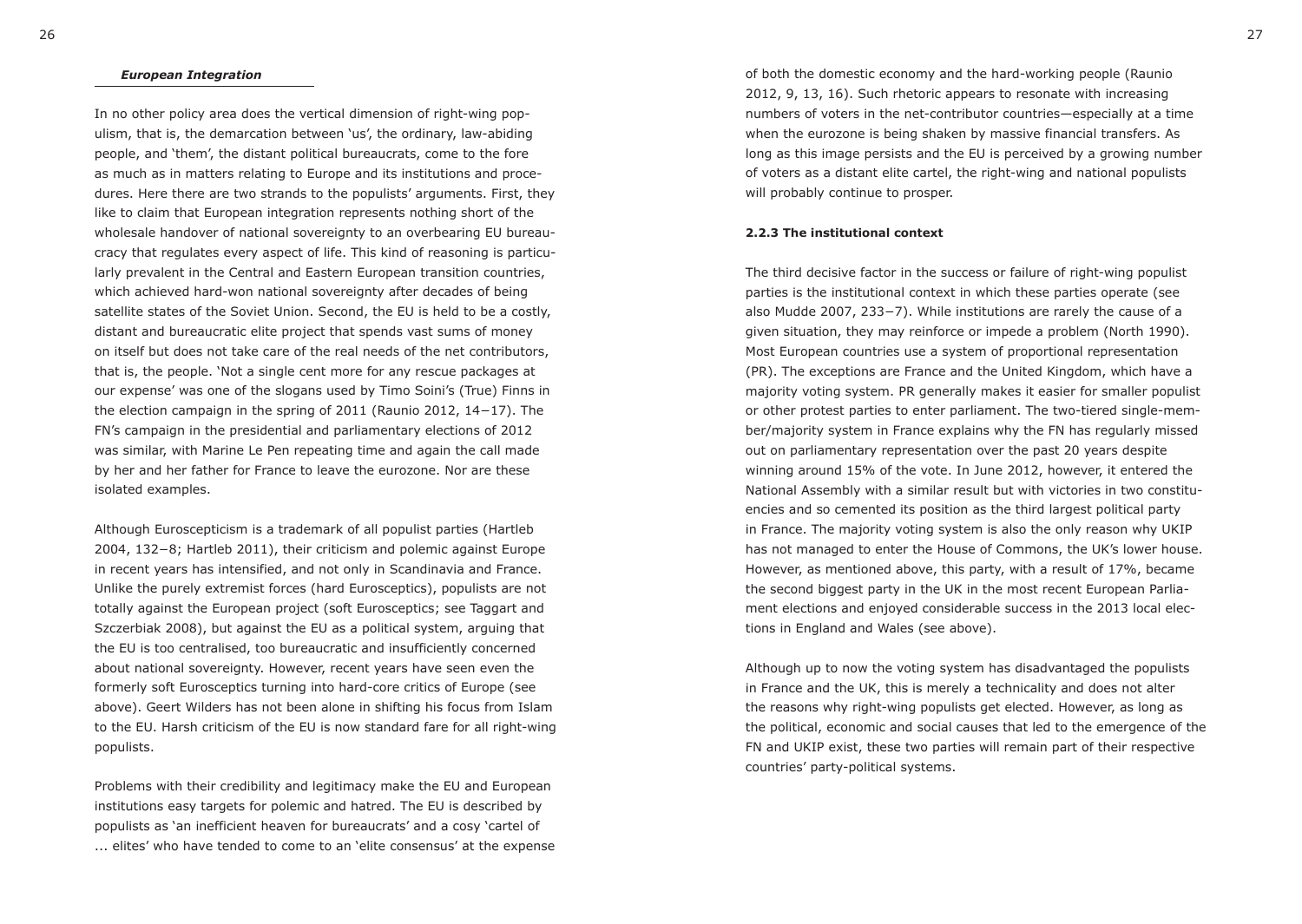In those countries with PR there is some variation in the electoral threshold that parties need to reach to enter parliament. At the federal level there is no such threshold in Switzerland. It stands at 0.67% of votes cast in the Netherlands, 2% in Denmark, 4% in Austria and Norway, and 5% in Germany. In this respect, the simple rule applies that the lower the threshold, the higher the chances of smaller and/or new protest parties winning parliamentary seats. However, even a high threshold of 5% is not enough to keep protest parties completely out of parliament, as shown by Slovakia and Belgium (where the 5% rule applies only at the constituency level). Such thresholds can delay populists (or extremists or other protest parties) from entering parliament under certain circumstances or even prevent this for an indeterminate period. However, this is purely a technical matter rather than a reflection of underlying voter attitudes. Nonetheless, such electoral thresholds can provide at least a partial explanation as to why right-wing populist parties have secured seats in parliaments in some countries but not in others.

#### **2.2.4 The public arena**

New parties need attention and media coverage to spread their ideas. As mentioned above, the right-wing populists' communication style is usually loud, alarmist and xenophobic, and consistently flirts with taboos. Yet right-wing populist parties do not find appropriate mass-media outlets in every country. The degree of awareness from the established democratic parties of the existence of radical political standpoints and propaganda, especially among the media, which perform a key democratic watchdog function, varies from one country to another.

Although Mudde (2007, 248) and others stress that there is insufficient empirical evidence to indicate a clear causal relationship between the right-wing populists' success and favourable and unfavourable media coverage, there is at least agreement on the fact that the public arena in some countries is more conducive to xenophobic protest parties than in others. For example, the media environment in Germany is tough for right-wing populist parties and anyone even appearing to represent right-wing views. The situation is different in Scandinavia, Belgium and the Netherlands. In these countries the media have either tended to silence right-wing populism to death (Mudde 2007, 252) or to repeat the typical slogans of these right-wing parties. The most favourable media

environments for right-wing populists are to be found in Switzerland, Italy and Austria. This enabled the rise of Jörg Haider and his FPÖ in Austria (Decker 2004, 261–3). A truly symbiotic relationship existed between Haider and the media (Mudde 2007, 249). The more the 'elite media' tried to put him down, the more popular he became among the 'ordinary people'. The *Kronenzeitung* tabloid newspaper constantly broadcast his xenophobic messages, allowing the FPÖ to monopolise the issues of immigration, public apathy for politics and increasingly also Euroscepticism (Decker 2004, 261–2; Mudde 2007, 250). Austria's public sphere, as in Italy, seems much less concerned by the 'shadow of history' or historical guilt than is the case in Germany (Decker 2004, 261–2). In Germany, even the tabloid press is extremely hesitant to so much as report xenophobic statements, while the reluctance of other media to address and discuss delicate issues relating to immigration and integration sometimes borders on the hysterical. Under these conditions of almost complete stigmatisation by the media and the public arena, right-wing populists find the going much harder than in neighbouring countries. This can be seen as part of the explanation for why Germany does not have any relevant right-wing populist parties.

#### **2.2.5 Political entrepreneurs**

The high social costs of political activity and the risk of social stigmatisation may also be explanatory factors for the presence or absence of charismatic and unscrupulous political entrepreneurs, our final criterion for the growth of right-wing populist parties. Where the social costs are higher, fewer politicians may be prepared to go against the political mainstream and vice versa. However, charismatic leaders are crucial to the success of a populist party (Minkenberg 1998, 57). Individuals such as Jörg Haider, Heinz-Christian Strache, Jean-Marie Le Pen and his daughter Marine, Pim Fortuyn, Geert Wilders, Christoph Blocher and, to some extent, Timo Soini, and Eastern European party leaders such as the Kaczyński twins in Poland, and Ján Slota and Rolandas Paksas do not grow on trees, nor are they easily copied. Therefore, much of the answer to the question of why there are right-wing populist parties in some countries but not in others has to do with the existence of a charismatic leader who detects or fans public sentiment and is able to captivate people and mobilise them. However, unlike the conditions underlying the growth of right-wing populist parties discussed above, this factor resists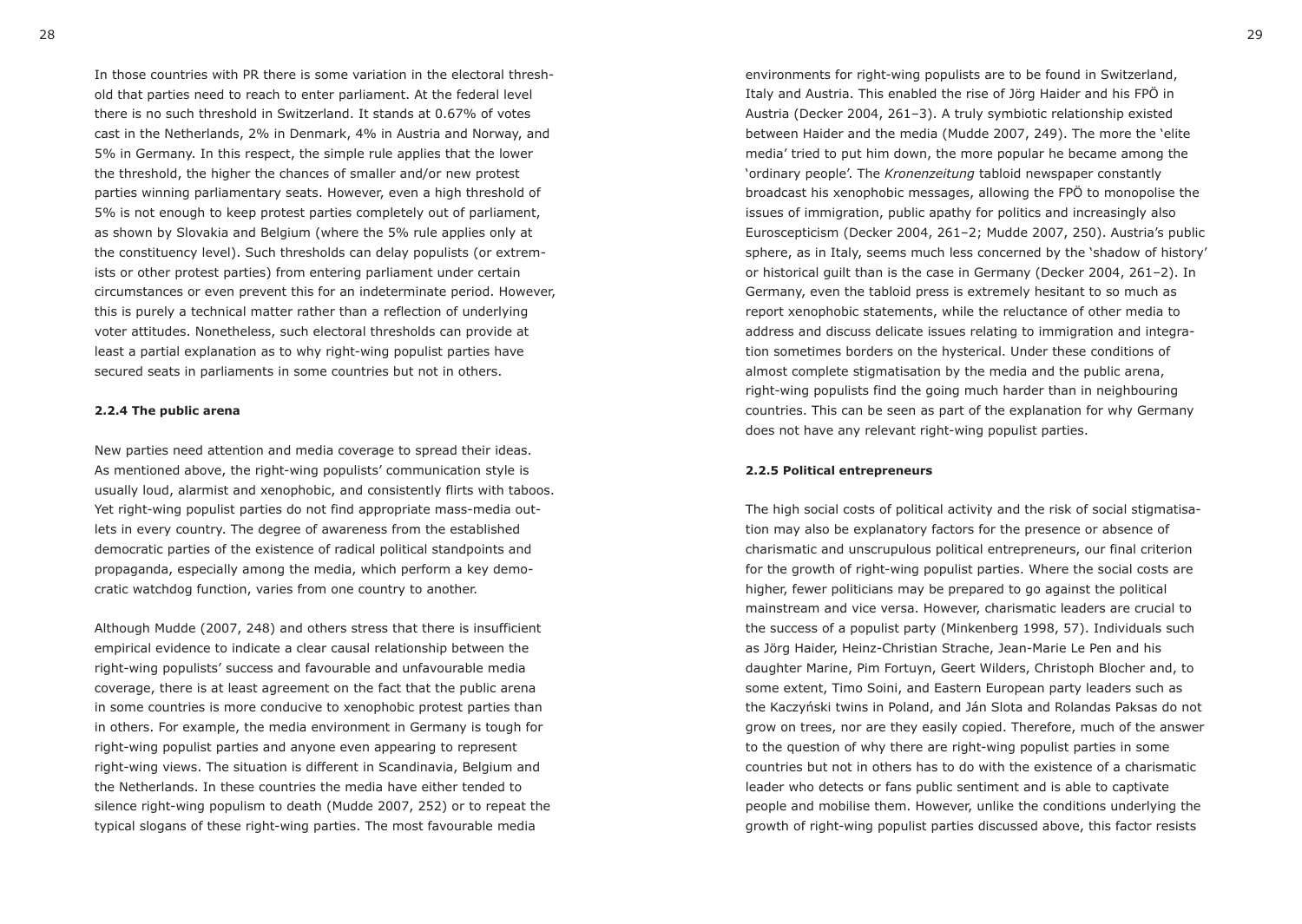a systematic explanation. To a large degree, the presence of a charismatic and unscrupulous political entrepreneur who stirs up opinion against foreigners; immigrants; asylum seekers; Muslims and their way of life; the political establishment in his or her own country and, increasingly, in Brussels; and who is also listened to and garners a mass following is purely down to chance. Now, although chance is anything but a satisfactory empirical justification, in combination with the other reasons we have discussed in this section it does provide quite a good explanation for why some countries have successful right-wing populist parties while others do not

In the following table we summarise the conditions underlying the formation and growth of right-wing and national populist parties in a formalised way. It shows that the countries with the best conditions for the establishment of right-wing parties are Austria, Switzerland and Italy, followed by the Netherlands, Denmark, Finland and Slovakia. Right-wing populists have the hardest time in Germany, partly because immigration issues are less pressing there than in neighbouring Western European countries. On top of this, there is a high level of sensitivity to right-wing populism among the democratic forces, especially the media, who—mainly for historical reasons—are very alert to anything resembling right-wing rhetoric. The final decisive factor in Germany is the absence of a charismatic political entrepreneur unafraid to mobilise the masses with simplistic and xenophobic propaganda.

| Public arena/<br>behaviour<br>of the media | <b>Existence of a</b><br>charismatic leader |      | <b>Existence of a relevant</b><br>right-wing populist party |  |  |  |
|--------------------------------------------|---------------------------------------------|------|-------------------------------------------------------------|--|--|--|
| 0.75                                       | $\mathbf{1}$                                | 4.5  | Yes                                                         |  |  |  |
| 0.5                                        | 1                                           | 4    | Yes                                                         |  |  |  |
| 0.5                                        | $\mathbf{1}$                                | 4.25 | Yes                                                         |  |  |  |
| 0.5                                        | $\mathbf{1}$                                | 4.25 | Yes                                                         |  |  |  |
| 0.5                                        | $\mathbf{1}$                                |      | Yes                                                         |  |  |  |
| 0<br>0                                     |                                             | 1.75 | No                                                          |  |  |  |
| $\mathbf{1}$                               | $\mathbf{1}$                                | 4.5  | Yes                                                         |  |  |  |
| $\mathbf{1}$                               | 0.75                                        |      | (Yes)                                                       |  |  |  |
| 0.25                                       | $\mathbf{1}$                                | 4.25 | Yes                                                         |  |  |  |
| 0.5                                        | 0.75                                        | 3.25 | Yes                                                         |  |  |  |
| 0.75                                       | $0.75*$                                     | 3.5  | (Yes)                                                       |  |  |  |
| 0.75                                       | $\mathbf{1}$                                | 4.25 | Yes                                                         |  |  |  |
| 0.5                                        | 0.75                                        | 3.5  | Yes                                                         |  |  |  |
| 0.75                                       | $\mathbf{1}$                                | 4.5  | Yes                                                         |  |  |  |

|  |  | Table 3 Conditions underlying the formation and growth of right-wing populist parties |  |  |  |  |  |  |  |  |  |
|--|--|---------------------------------------------------------------------------------------|--|--|--|--|--|--|--|--|--|
|--|--|---------------------------------------------------------------------------------------|--|--|--|--|--|--|--|--|--|

| <b>Country</b>  | A critical mass of<br>disillusioned floating<br>voters | <b>Immigration and</b><br>criticism of Europe<br>as decisive issue in<br>public debates | <b>Institutional</b><br>conditions/<br>voting system | Public arena/<br>behaviour<br>of the media | <b>Existence of a</b><br>charismatic leader | <b>Total</b>   |
|-----------------|--------------------------------------------------------|-----------------------------------------------------------------------------------------|------------------------------------------------------|--------------------------------------------|---------------------------------------------|----------------|
| Austria         |                                                        |                                                                                         | 0.75                                                 | 0.75                                       |                                             | 4.5            |
| Belgium         |                                                        |                                                                                         | 0.5                                                  | 0.5                                        |                                             | $\overline{4}$ |
| Denmark         | 0.75                                                   |                                                                                         | $\mathbf{1}$                                         | 0.5                                        |                                             | 4.25           |
| Finland         | 0.75                                                   | 1                                                                                       |                                                      | 0.5                                        |                                             | 4.25           |
| France          |                                                        |                                                                                         | $\Omega$                                             | 0.5                                        |                                             | 3.5            |
| Germany         | 0.75                                                   | 0.5                                                                                     | 0.5                                                  | $\mathbf 0$                                | $\mathbf 0$                                 | 1.75           |
| Italy           |                                                        | 0.75                                                                                    | 0.75                                                 |                                            |                                             | 4.5            |
| Lithuania       |                                                        | 0.25                                                                                    | 0.5                                                  |                                            | 0.75                                        | 3.5            |
| The Netherlands |                                                        | $\mathbf{1}$                                                                            | 1                                                    | 0.25                                       | $\mathbf{1}$                                | 4.25           |
| Norway          | 0.75                                                   | 0.5                                                                                     | 0.75                                                 | 0.5                                        | 0.75                                        | 3.25           |
| Poland          |                                                        | 0.5                                                                                     | 0.5                                                  | 0.75                                       | $0.75*$                                     | 3.5            |
| Slovakia        |                                                        | $\mathbf{1}$                                                                            | 0.5                                                  | 0.75                                       | 1                                           | 4.25           |
| Sweden          | 0.75                                                   | 0.75                                                                                    | 0.75                                                 | 0.5                                        | 0.75                                        | 3.5            |
| Switzerland     | 0.75                                                   |                                                                                         |                                                      | 0.75                                       |                                             | 4.5            |

\* until 2006

*Notes*: 0 = reason not applicable / condition extremely unfavourable to formation of a right-wing populist party;  $0.25$  = reason only marginally in place / condition more unfavourable than favourable;  $0.5$  = reason / condition neither favourable nor unfavourable;  $0.75$  = reason applies / conditions more favourable than unfavourable;  $1 =$  reason very much applies / condition highly favourable to the formation of a right-wing populist party

*Source*: Authors' own compilation based on Grabow and Hartleb (2013a). We have put 'Yes' in brackets for Poland and Lithuania because the populism in these countries is less xenophobic than in the other countries. For details see the relevant country studies (Wysocka 2013; Ramonaitė and Ratkevičiūtė 2013).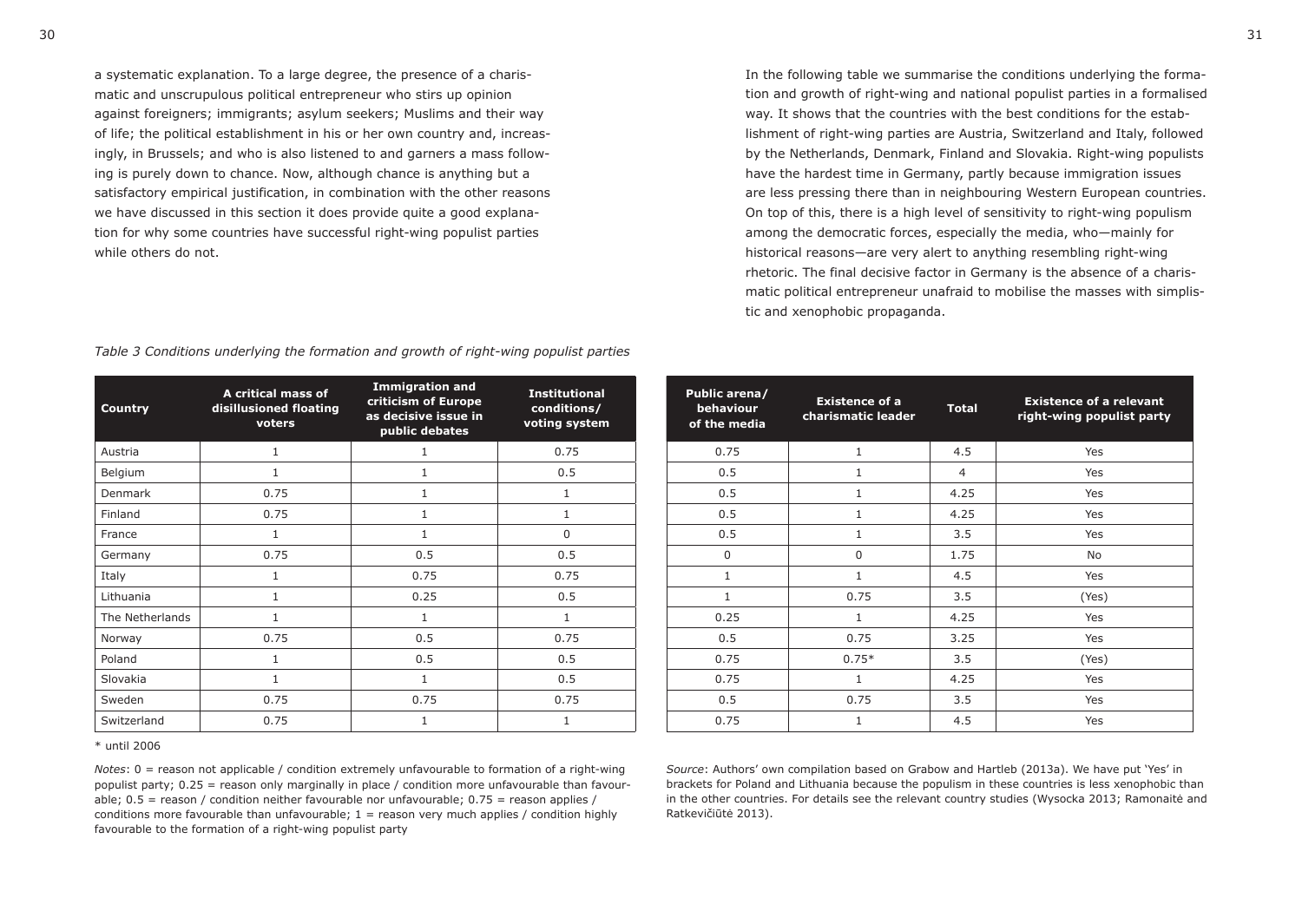As a rule, the conditions underlying the formation and growth of rightwing populist parties that are outlined here still apply. The importance of some issues has even increased, in terms of both the attention paid to them and their ability to mobilise people. This is especially true of right-wing populists' criticism of Europe and the euro, enabling them to establish this as a second, equally strong pillar alongside their antiimmigration and xenophobic stances. The bailouts for beleaguered national economies in southern Europe and the decision-making processes in Brussels and Strasbourg, portrayed as light years away from the concerns of 'ordinary people', have developed into a focal issue for right-wing populists. As long as this remote and elitist image of the EU persists and as long as there is the risk of a very costly rude awakening, right-wing populists will continue to use this kind of Europe as ammunition to whip up people's feelings against it. Under these circumstances, the populist virus, though not completely new, will spread further and quicker.

- *1| Although in the literature 'relevance' generally means representation in the respective national parliaments (Sartori 1976, 122−3; Lijphart 1984, 115−17; 1999, 65−7), we are also including UKIP in this presentation of the situation, as it increasingly meets the second standard criterion for relevance, namely the exertion of influence on the policies of the other parties ('blackmail' potential) and, in any case, it has 11 seats in the European Parliament.*
- *2| One exception to this is Geert Wilders, who continually stresses his closeness to Israel. However, some commentators suspect that behind this solidarity lurks the old idea that 'my enemy's enemy is my friend' (Vossen 2011).*
- *3| Apart from the last reason, these factors primarily apply to Western Europe. For Central and Eastern Europe, scholars have identified other factors that favour the formation of populist parties, for example weakening democratic structures; a loss of legitimacy of the traditional political players and parties; a high level of corruption and clientele policy and the legacy of Communism; and finally, the influence of the prospect of EU membership. For details see, for example, Hartleb (2013).*
- *4| We find evidence in Central and Eastern Europe of the almost non-existent relationship between immigration, for instance numbers of immigrants, and the existence of anti-immigration parties. While there are xenophobic parties in Poland, Slovakia and Hungary, these countries scarcely have any (Muslim) immigrants. The right-wing populists there have created other 'bogeymen': ethnic minorities, especially Roma (in Slovakia and Hungary); and 'western foreign countries, 'Jewish capital' and 'Brussels fat cats' (in Poland).*

## 3 DEALING WITH RIGHT-WING AND NATIONAL POPULISTS

As mentioned above, the success of right-wing populists has had a negative impact on both conservative and Christian Democratic parties. While they have not all been affected to the same extent, since other parties too have suffered losses, a number of conservative and Christian Democratic parties, including the Austrian People's Party (ÖVP), the Flemish Christian Democrats (*Christen-Democratisch en Vlaams*, CD&V) in Belgium, the Dutch Christian Democratic Appeal (*Christen-Democratisch Appèl*, CDA), the conservative French Union for a Popular Movement (Union pour un Mouvement Populaire, UMP), the Norwegian Conservative Party (*Høyre*) and the Swiss Christian Democratic People's Party (CVP), have been hit hard by the right-wing populists' advances. However, in Denmark and Sweden, the Social Democrats have been affected more than the conservative parties by the growth of right-wing populists.

In this chapter we discuss strategies that the established mainstream parties, in particular those belonging to the European People's Party (EPP), can adopt in response to the right-wing populists. In part this will involve taking a retrospective view as we examine response strategies that have actually been adopted. In addition, we highlight strategies that could prevent the right-wing populists from making further progress in future.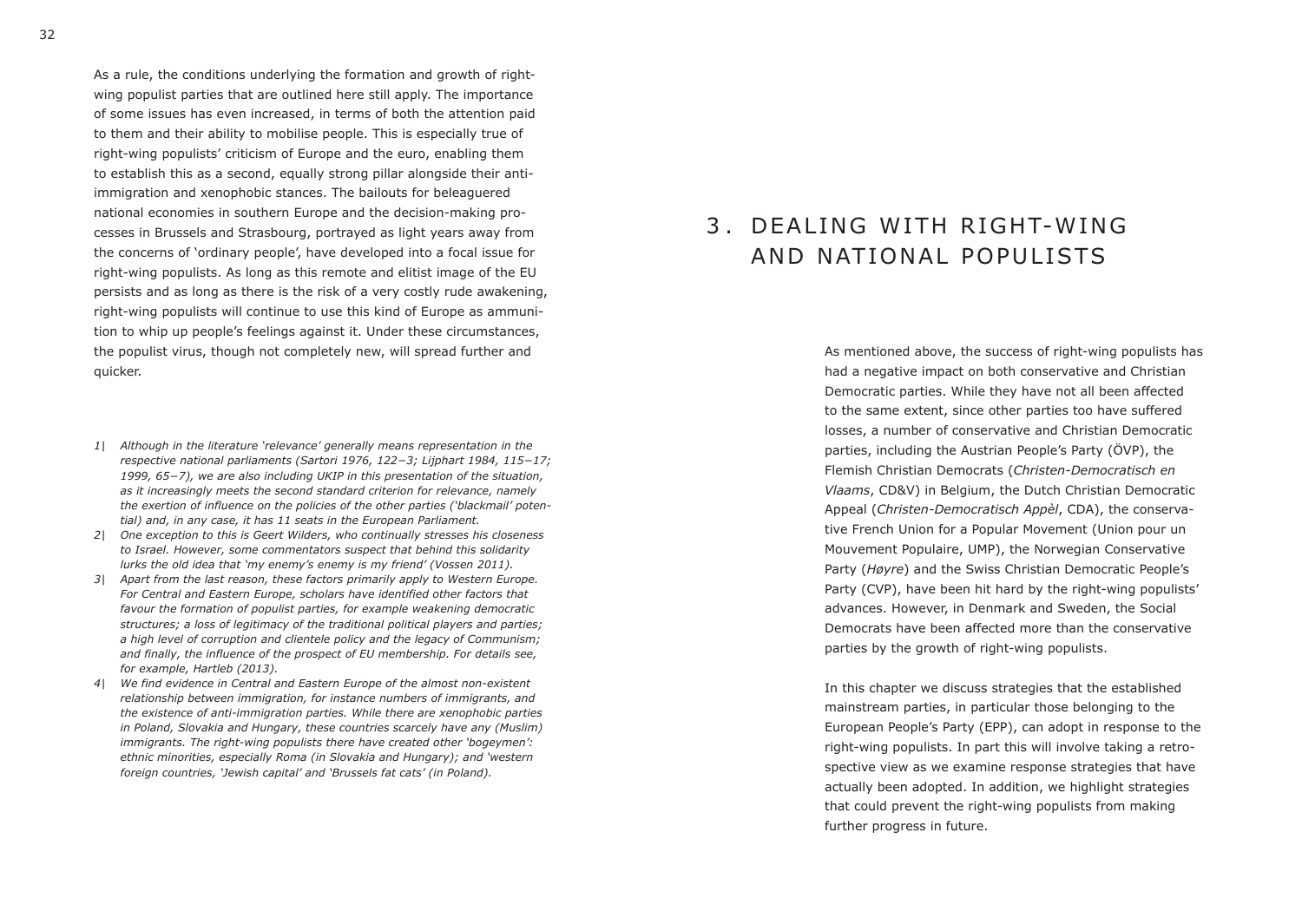Essentially, Conservative and Christian Democratic parties have four strategies available to them for responding to right-wing populists.<sup>1</sup> The first is complete demarcation. This strategy, which involves isolating the right-wing populists, is usually called the cordon sanitaire. Second, they can adopt at least some of the right-wing populists' demands for their own purposes to reclaim voters who have strayed away and prevent the right-wing populists from making further gains. Third, they can govern with the support ('toleration') of the right-wing populists. Finally, they can form official coalition governments with the right-wing populists. We have witnessed all of these strategies being adopted in Europe (see Table 4).

*Table 4 Responses of Christian Democratic and conservative parties to right-wing and national populist parties*

| <b>Complete</b><br>demarcation | Partial approxima-<br>tion/adoption<br>of individual issues | Toleration by popu-<br>list parties | <b>Coalition</b> |
|--------------------------------|-------------------------------------------------------------|-------------------------------------|------------------|
| CVP, Switzerland               | UMP* **.                                                    | CDA, The Netherlands                | ÖVP,             |
| PO, Poland                     | France                                                      | $(2010-12)$                         | Austria          |
| KF, Denmark                    |                                                             |                                     | $(2000-02)$      |
| (since 2011)                   | $CONS^*$ ,                                                  | KF, Denmark                         |                  |
| M, Sweden                      | United Kingdom                                              | (until autumn 2011)                 | Høyre,**         |
| TS-LKD, Lithuania              |                                                             |                                     | Norway           |
| KOK.*                          |                                                             | CD&V***, Belgium                    | (since 2013)     |
| Finland $\rightarrow$          |                                                             | $(2007-08) \rightarrow$             |                  |
| SDKÙ-DS,                       |                                                             |                                     |                  |
| Slovakia                       |                                                             |                                     |                  |

#### Notes:

CVP = Christlichdemokratische Volkspartei (Christian Democratic People's Party), PO = Platforma Obywatelska (Civic Platform), KF = Konservative Folkeparti (Conservative People's Party), M = Moderata Samlingspartiet (Moderate Rally Party), TS–LKD = Tėvynės Sąjunga–Lietu- vos Krikščionys Demokratai (Homeland Union– Lithuanian Christian Democrats), KOK = Kansallinen Kokoomus (National Coalition Party), SDKÙ–DS = Slovenská Demokratická a Kresťanská Únia (Slovak Democratic and Christian Union), UMP = Union pour un Mouvement Populaire (Union for a Popular Movement), CONS = Conservative Party, CDA = Christen-Democratisch Appèl (Christian Democratic Appeal), CD&V = Christen-Democratisch & Vlaams (Christian Democratic and Flemish), ÖVP = Österreichische Volkspartei (Austrian People's Party), Høyre (Right) = Conservative Party.

 $\rightarrow$  party moving in the direction indicated, towards the next category \* on further EU integration, especially bailouts for crisis-hit countries \*\* on immigration

\*\*\* At the federal level there were various kinds of cooperation between the CD&V and the 'borderline case' of the New Flemish Alliance (Nieuw-Vlaamse Alliantie, N-VA) (Pauwels 2013; Van Hecke 2012, 54–6). At the regional level, there is a coalition between the two parties in Flanders.

While the majority of conservative and Christian Democratic parties responded from the outset with strict demarcation from the right-wing populists, some parties belonging to the EPP adopted a different strategy. The French UMP, for example, repeatedly adopted FN stances to win back voters on its right flank who were ready to switch their allegiance to the FN in order to keep that party from gaining support. The Dutch and Flemish Christian Democrats and the Danish Conservative People's Party adopted an approach whereby they were 'tolerated' by right-wing populists, while the Austrian People's Party went so far as to form a coalition government with the FPÖ from 2000 until 2002.

Furthermore, the EPP member parties' reactions have evolved over time. The pragmatic relationship between the Danish Conservatives (KF) and the populist DF cooled significantly prior to the 2011 elections, when the KF turned to a strict demarcation strategy. The Dutch Christian Democrats obviously regretted their cooperation with the PVV and also reverted—albeit much too late, as it turned out—to a demarcation strategy. Other conservative and Christian Democratic parties, too, are now adopting a rejectionist approach towards right-wing populists. Despite taking positions that were diametrically opposed to The (True) Finns' Eurosceptic and nationalist stances both during the election campaign and in the subsequent negotiations to form a coalition government, the Finnish National Coalition Party (KOK) has been unable to completely resist the influence of Timo Soini's party; especially with regard to the euro, and in European matters in general, the KOK has come under pressure to take more restrictive positions (Raunio 2013). We see similarities here with the Norwegian Conservatives, who have made concessions on immigration in view of the continuing success of the Progress Party (Jupskås 2013).

In order to understand the behaviour of the conservative and Christian Democratic parties, we need to examine in more detail at least three aspects. First, we need to find out whether, when such parties pursue an approximation strategy, they adopt all of the stances of the right-wing populists or only some. Second, we should investigate why some parties change their strategy for dealing with right-wing populists, and finally, we should establish whether there is a single response strategy that can be said to be effective in countering them.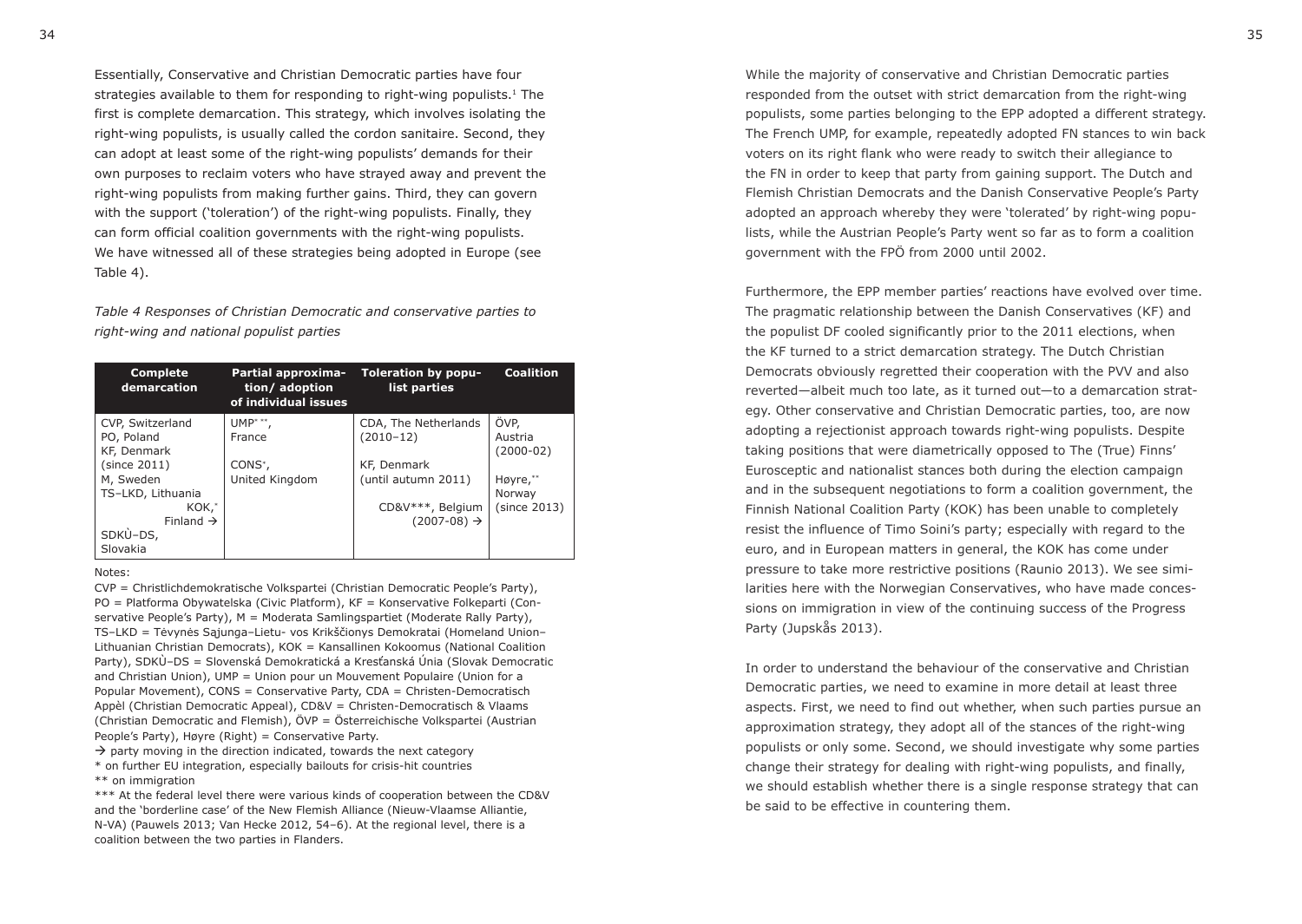To begin with the first item, if democratic parties, regardless of their actual ideological orientation, adopt ring-wing populists' demands, they run a number of severe risks. One is a potential loss of credibility, both among their own voters and with the wider public. More centrist supporters of conservative or Christian Democratic parties might be disgusted by their party switching to a very restrictive stance on asylum or immigration, or suddenly blaming ethnic minorities for all of society's ills. Moreover, swing voters who sympathise with the right-wing populists' positions are unlikely to reward these shifts with their vote anyway, preferring to stick with the genuine article, even when conservative or Christian Democratic parties adopt right-wing populist demands as their own. Nicolas Sarkozy's attempt in the 2012 presidential election campaign to portray himself as tougher than Marine Le Pen on immigration and tackling suburban crime (his 2007 campaign theme) was a complete failure. Ultimately, an approximation strategy may even result in retroactively legitimising right-wing populists' positions (Goodwin 2011, 24).

On the subject of European integration, European Christian Democrats are particularly vulnerable to attacks from right-wing populists. For decades, during which the European Union expanded without any major problems, Europe was seen as a Christian Democratic success story. Today, however—in particular since taxpayers from some countries have had to underwrite the debts of other Member States—a large proportion of the electorate has lost faith in the EU (Institut für Demoskopie Allensbach 2011). Under these circumstances, today's Europe is unlikely to enjoy widespread popularity amongst the electorate.2 Yet it would cost Christian Democrats a lot of their credibility if they were to distance themselves from the EU for strategic reasons. It is no wonder then that where a strategic change among EPP members has taken place, this has mainly involved the conservative parties, for example, the Finnish KOK, the Norwegian Høyre and the UK Conservatives, who portray themselves as Eurosceptics, or have had to do so due to the competition they face on their right flank.

Turning to our second level of analysis, there are many reasons for a chosen response strategy. In general, it can be said that if a party adapts to be more like another party or adopts a competing party's stances, it does so simply because it wants to lure voters away from that party or other parties. Adopting this strategy towards fringe parties may well have an integrating and stabilising effect on democracy, as long as it is pur-

sued from the centre of the party-political spectrum. When it comes to 'bringing in' the right-hand edge of this spectrum, the words of former German CSU leader Franz Josef Strauß still hold true that to the right of the CSU (or any other Christian Democratic or conservative party) there should be no room for any other right-wing party.

The justification for complete demarcation is usually framed in moral terms (along the lines of a pledge never to cooperate with the relevant parties). However, demarcation not only means that the populists are ignored but also that a democratic party sticks to its principles (Goodwin 2011, 24). As we mentioned above, demarcation and keeping to one's own principles are closely linked. Repeatedly explaining complex problems and unpopular decisions to voters is considerably harder than adopting the often very simple rallying cries of the populists, but a party must preserve its credibility.

During the research for this study, a representative of the Austrian People's Party told one of the authors that his party would generally require either 20 minutes or a full page in a newspaper to explain one of the complex issues surrounding the euro bailout in an even semi-comprehensible way, whereas Heinz-Christian Strache needs only two words—'Paid enough!'—to get the whole country's full attention.

'Toleration' and more official types of cooperation are based on powerrelated and tactical considerations, for instance when a conservative or Christian Democratic party decides to form a coalition government with populists with itself as the senior partner rather than being a junior partner in a grand coalition. Such strategies are usually justified with the argument that by taking part in government, right-wing populists can be 'demystified'. The temporary collapse of the FPÖ after two years in government appears, at first glance, to confirm this thesis. In the 2002 elections, the FPÖ's share of the vote fell dramatically from 27% in 1999 to just 10%, as they had been unable to implement any of their election pledges (Pelinka 2005, 98). In contrast, the ÖVP triumphed in the election, achieving 42% of the vote. Thus the myth that right-wing populists could be demystified by involving them in a coalition government was born.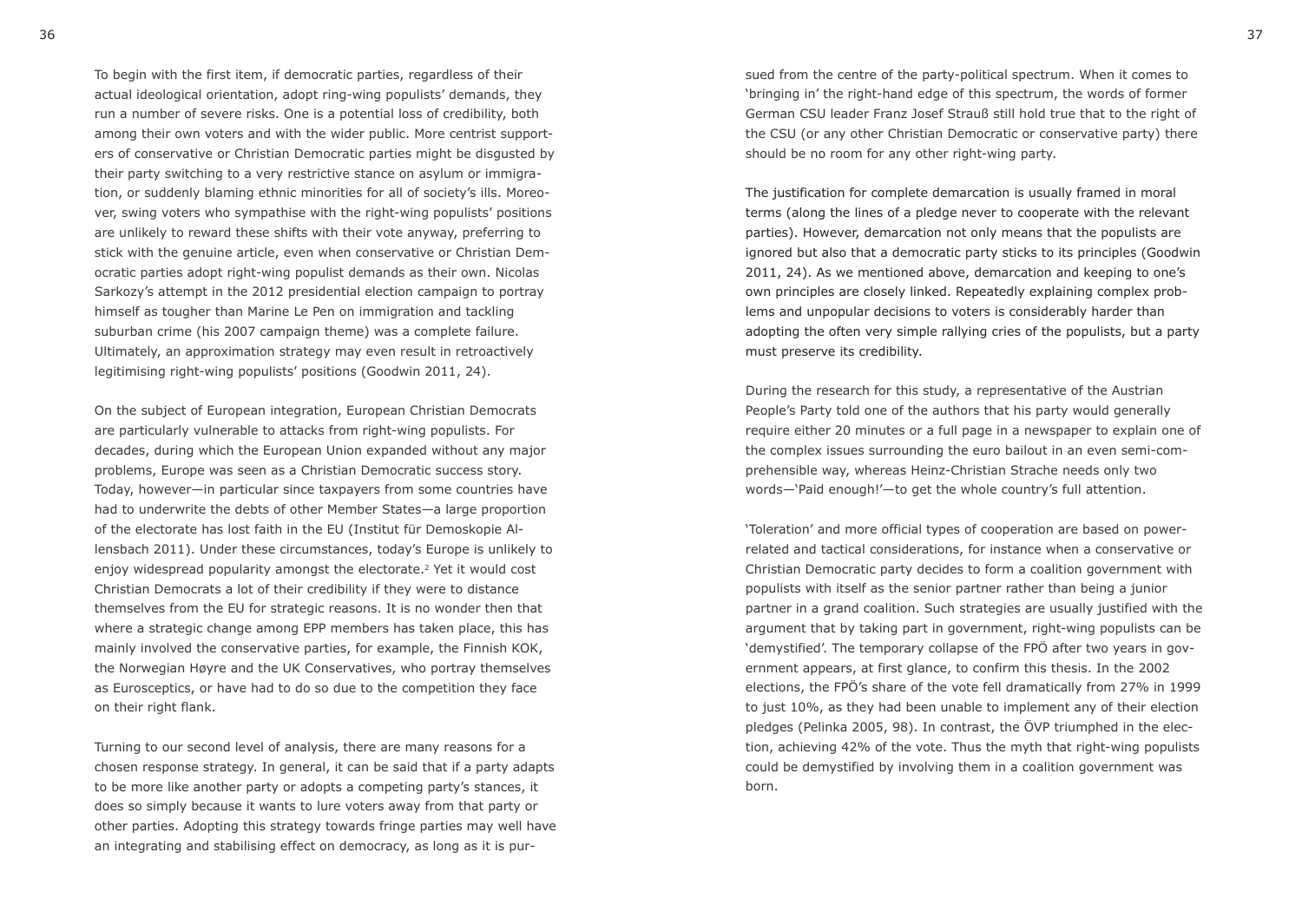However, a look at the situation in Switzerland shows that this is not always true. Unlike the Austrian FPÖ, participation in government has not harmed the SVP. Indeed, ever since it was founded, the party has sat on the Swiss Federal Council (Bundesrat) and has continually improved its results in the years since then. In 2003 it became the strongest party in Switzerland, securing a second seat on the Federal Council. The reasons for its continuing success are to be found in the Swiss political system, under which members of the government, unlike FPÖ ministers in Austria, are not bound by collective responsibility for the government's actions. The seven-member Swiss federal government is a collective body of equals that had always acted on the basis of consensus until the SVP asserted its growing influence. Instead of respecting this consensusbased approach, the SVP (and in particular Christoph Blocher, long-time mentor of the party) chose to pursue its own agenda. Just a few months after becoming head of the Federal Justice and Police Department in 2004, he pushed through an even tougher immigration and asylum law, as he had promised to do in his election campaign (Geden 2005, 79–80). As well as this achievement, the party's continual attacks on Switzerland's consensus style of politics, repeated calls for even more referendums and a series of SVP initiatives to deport immigrants with a criminal record—the 'Ausschaffungsinitiative'—paid off for the SVP, even though it had behaved like an opposition party in government in order to push them through. Although it suffered slight losses in the 2011 elections, it is still the strongest party in Switzerland.

While there is no incontrovertible proof that demystification through participation in government is an effective strategy for successfully politically combating right-wing populists, there is no doubt that the worst response strategy is 'toleration' because this allows populists to directly exert influence on a country's political decision-making without being directly held to account for it. Instead such a strategy enables populists to continue to exploit any public disquiet and mobilise dissatisfied voters against the government.

However, for the EPP member parties there is no clear-cut answer to the question of which strategy to choose when dealing with right-wing and national populists. Complete demarcation has sometimes been beneficial and, in addition to ensuring a high level of credibility, has led to good election results for EPP parties, as has been the case for the Polish Civic Platform and the Swedish Moderate Rally Party. In other cases—for

instance, the Danish KF and the Swiss CVP—complete demarcation has harmed such parties, at least in terms of their election results. This does not mean, however, that these parties would necessarily have won more votes by adopting—in whatever form—or adapting the issues highlighted by the populists. The Danish KF was voted out of government in 2001, but for reasons barely connected to its 'toleration' of the right-wing populist DF or its demarcation from that party's positions. Coalitions too have had only limited success at 'demystifying' populists or even removing them completely from the political scene. Since 2002 the FPÖ has almost regained its previous strength (see Heinisch 2013).

In other words—and this is not only true for Austria—the politics and strategies of conservative and Christian Democratic parties are by no means the only reasons for the emergence of right-wing and national populists. Conservatives and Christian Democrats are also not the only players who need to think about how to deal with the populists. Finding ways to effectively combat populist forces is a challenge for the whole of society, although given ongoing Europeanisation—which provides a breeding ground for populists—national efforts will probably no longer be sufficient to keep the populists at bay.

As we have seen, there is no one ideal solution that Christian Democratic and conservative parties can adopt to deal with right-wing and national populist parties. Demarcation is a strategy which, in the long run, is as ineffective as adopting the specific positions of these parties or forming coalition governments with them. Also, the faint hope that internal divisions will lead them to self-destruct, as has been the case at various times for the Danish Progress Party, the Slovak National Party, the FPÖ and the German right-wing populists of the Schill Party, has not materialised. Once populist parties have established themselves in a country, it is virtually impossible to get rid of them. The best strategy—and this applies to all populist parties, whether left- or right-wing—is to prevent their rise in the first place. It is, however, too late for this in a number of European countries.

This does not mean, however, that the formation or establishment of right-wing populist parties must be seen as inevitable. All democratic forces can and must tackle these populists and the conditions underlying their success. In this regard, they can adopt at least two approaches.<sup>3</sup>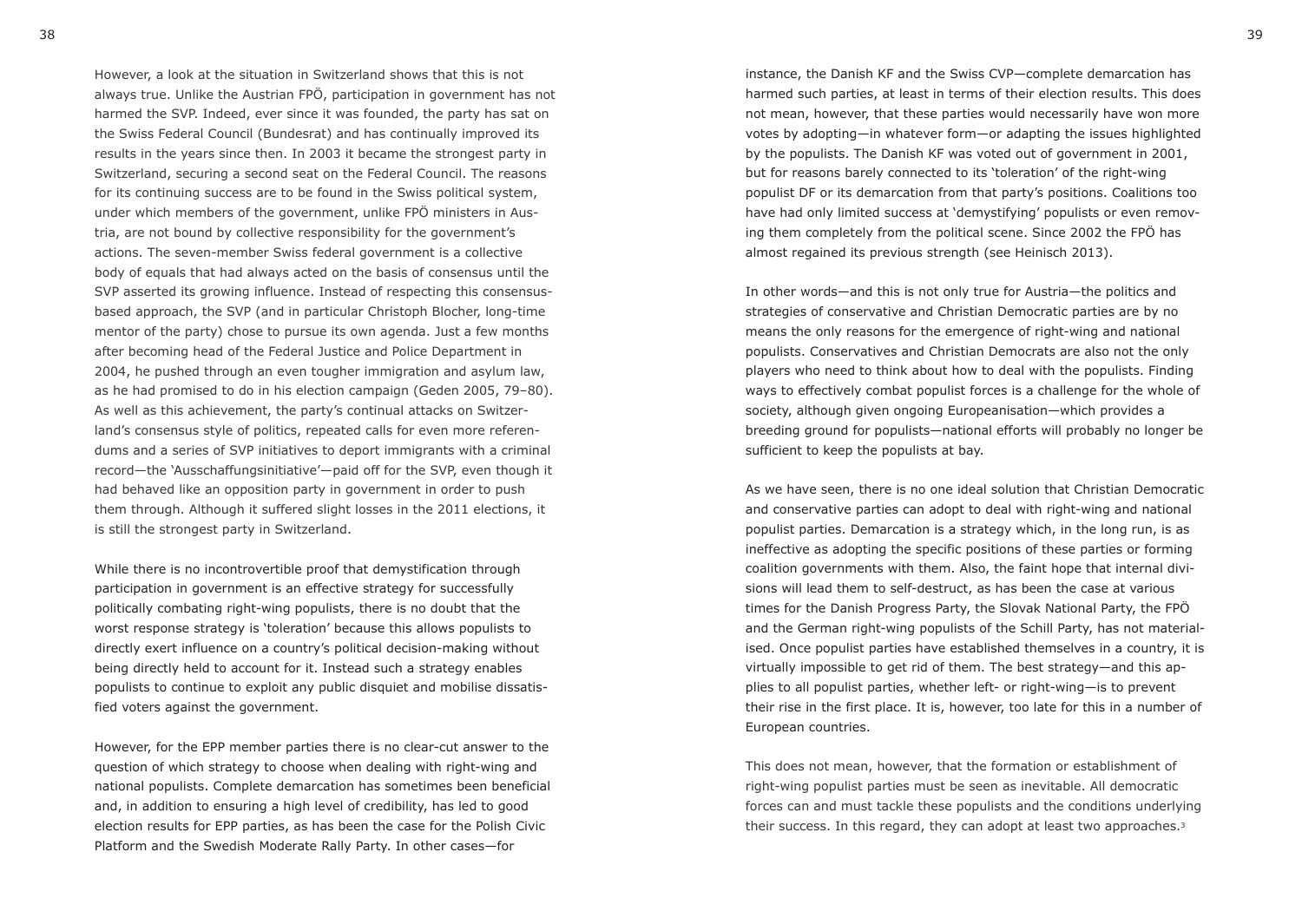The first one is action, especially if a party is in power in local, regional or, of course, national government. Democratic parties with political responsibility must prevent the social exclusion that results from unemployment and a lack of prospects, a lifelong dependence on welfare benefits, little or even no education, and the impoverishment of entire areas or neighbourhoods. People who feel left behind are particularly responsive to populists' easy 'solutions'. The established parties must not only take the concerns and needs of the whole population seriously, but must also make sure that people have prospects and can find decent jobs, training and leisure activities—in short, they must see to it that people can become an integral part of and participate in society. In other words, democratic parties must effectively combat the social causes of people's susceptibility to populism.

Furthermore, it is a particular responsibility of Christian Democratic and conservative parties to use—or where appropriate, even enhance—existing integration, social and safety laws to eliminate the existence of parallel worlds and lawless areas, and the abuse of welfare benefits. Domestic security and zero tolerance for crime—regardless of whether it is committed by 'natives', people with an 'immigration background' or immigrants—differ from the first kind of prophylaxis mentioned, as taking action in these areas is clearly a priority for conservative and Christian Democratic parties, who place more emphasis on the rule of law and the state's monopoly on the use of force than other parties do. All Western European countries are immigration countries. Without denying both the need for and the social advantages of immigration, immigrants also need to be willing to integrate into and contribute to society and be prepared to accept the norms and rules of the host country. Christian Democratic and conservative parties must ensure that this happens because, in general, no other democratic parties are ready to do so.

Moreover, it is essential, especially for the traditionally pro-European Christian Democratic parties, to give renewed purpose to Europe and its institutions and—more urgently than ever before—to restore stability to the single European currency. The most recent elections in Finland, France and Austria, and opinion polls in Germany and the Netherlands, have shown that, faced with repeated rescue packages for crisis-hit eurozone countries, a growing proportion of voters are concerned about the future of Europe, and in particular about their own financial situation. The fact that Geert Wilders and his PVV could not improve their results in

the latest elections in the Netherlands, even with their anti-euro campaign, and that, in Germany, opponents of the euro did not manage to enter the federal parliament (Bundestag) in the September 2013 parliamentary elections does not mean that voters' unease about the euro has gone away. The present state of the single currency and also the powers of the EU authorities and the overly executive nature of the efforts to manage the crisis remain triggers for a basic sense of dissatisfaction or concern, especially in those countries whose taxpayers are bearing the heaviest burden (Puglisi 2012). Therefore, it is crucial that not only representatives of the export industry, EU officials and others who make their living from the EU or benefit from it in other ways believe that Europe is 'good' for them, but also that the general public at large do too, as they put their trust in the promise of stability that was made when the euro was launched. If this promise is broken, it is very likely that their trust and patience, on which the European project is based, will nosedive. This would create not only a massive crisis of legitimacy for all pro-European parties, but also an excellent opportunity for all those parties that are critical of Europe, including those addressed here.

Therefore, it is essential for pro-European parties such as the Christian Democrats and conservatives to ensure more broad-based support for Europe. Such support is certainly not going to be easy to achieve, given the very different political systems and expectations of EU Member States. However, doing so means engaging with citizens (without turning to populist models to achieve this), emphasising the benefits of closer European cooperation, and insisting on compliance with basic rules for the management of public finances and the responsibility of the politicians involved. This seems necessary in order to give European cooperation new legitimacy and to eliminate the breeding ground for right-wing and national populists, especially in the northern countries of the eurozone.

A second way to deal with right-wing populists is to directly attack their propaganda. Right-wing populists are essentially both demagogues and 'nay-sayers', who stir up feelings against somebody or something but are very rarely able to offer constructive solutions, since there are always voters who—for various reasons—are relatively easily attracted by the populists' simple 'solutions' and their negative campaigns. This makes it all the more important that conservative and Christian Democratic parties in particular show the public what the populists' agenda really involves,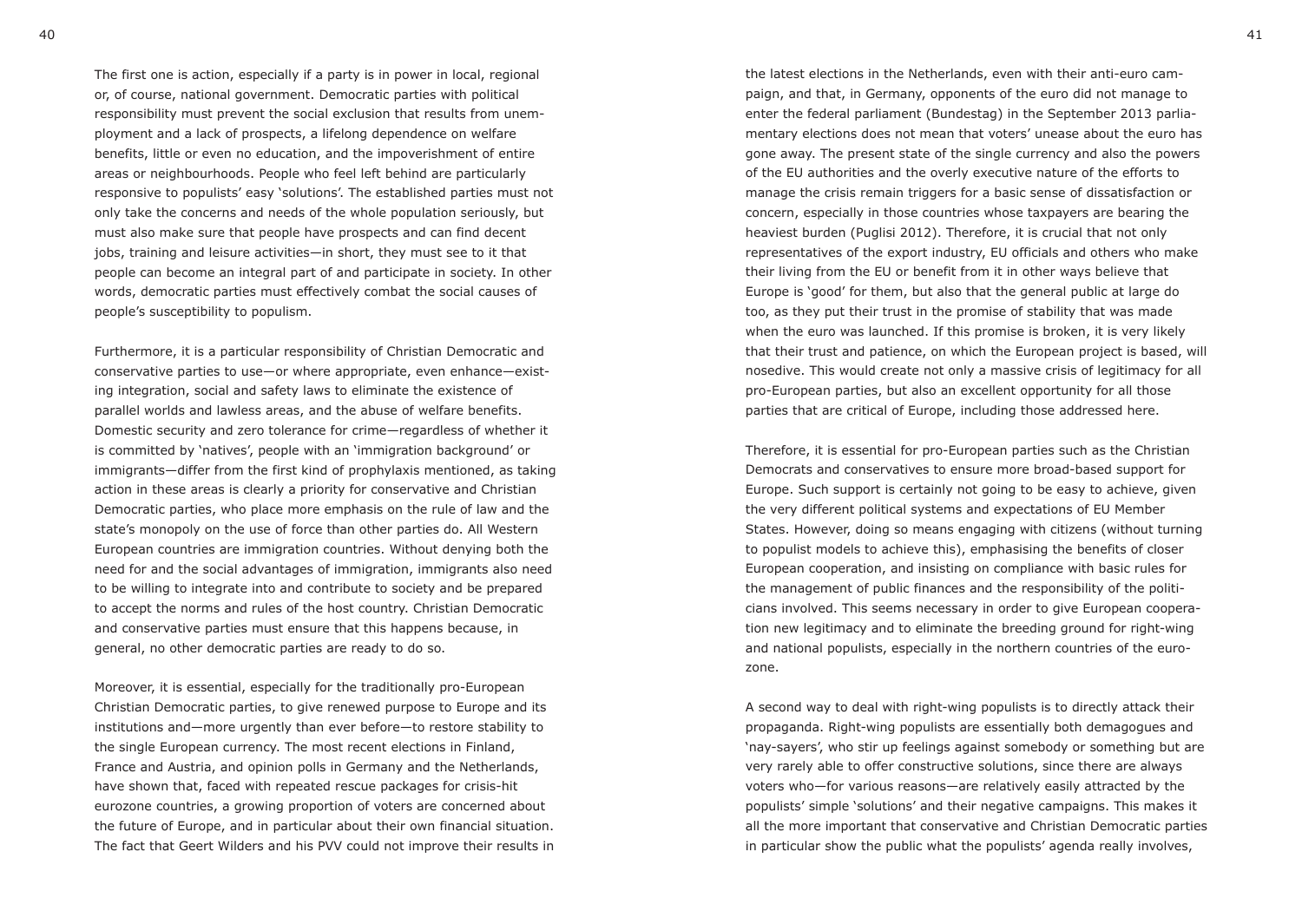Even if democratic parties need more time to explain their policies and even if political subject matter is very complicated for many voters to digest, democratic parties must not shy away from patiently explaining to the public their goals and measures, and where appropriate, also their visions. In this respect, populist propaganda may even help them to identify areas of policy that are causing dissatisfaction or concern among the public. These areas must be addressed in a clear, targeted way by the established mainstream parties. In this way the growth of right-wing and national populists should be seen as an early-warning system whose signals must be correctly interpreted by the established democratic parties.

- *1| In a Chatham House report on potential counteractions, supported by the Stiftung Mercator and the Konrad-Adenauer-Stiftung, Matthew Goodwin (2011) recently distinguished five possible response strategies, which in part overlap with ours: (1) exclusion, (2) defusing, (3) adaptation, (4) principle and (5) engagement. Among these, 'principle' is, in our view, closely connected with exclusion or, as we put it, demarcation. However, while we are discussing the strategic response options for EPP member parties, Goodwin focuses primarily on centre–left parties.*
- *2| Opinion polls have shown that the percentage of voters who are sceptical of the EU in general and of bailouts for beleaguered (southern) European economies in particular has been steadily growing. In 2002, soon after the introduction of the single currency, almost 50% of Germans had confidence in the EU and the European institutions. This percentage had fallen to 33% by 2011, meaning that two-thirds of Germans have little or no confidence in the European Union (Institut für Demoskopie Allensbach 2011, 3 and Appendix, Table 7).*
- *3| At first glance' 'engagement', that is, democratic forces constantly tackling right-wing populists at the local level, seems to be another effective response strategy, as suggested by Goodwin (2011, 26). However, this strategy could apply to all established democratic forces and parties, and not just to EPP member parties. Moreover, we have doubts about whether this strategy works. Right-wing populist parties are usually led and controlled by charismatic figures. Generally, these leaders or political entrepreneurs directly address the media without much in the way of local party organisation. Thus 'local engagement' will probably only very rarely reach the right audience as right-wing populists usually have only a very weak physical presence locally. For this reason too, the (mainstream) media have a particularly important role to play in dealing with the populists.*

#### REFERENCES

- Backes, U., & Jesse, E. (1998). Neue Formen des politischen Extremismus? In U. Backes & E. Jesse (eds.), *Jahrbuch Extremismus und Demokratie* (pp. 15–32). Baden-Baden: Nomos.
- Bauer, W. T. (2010). *Rechtsextreme und rechtspopulistische Parteien in Europa*. Vienna: Österreichische Gesellschaft für Politikberatung und Politikentwicklung.
- Bayer, J. (2002). Rechtspopulismus und Rechtsextremismus in Ostmitteleuropa. *Österreichische Zeitschrift für Politikwissenschaft*, 31(3), 265−80.
- Betz, H.-G. (1998). Introduction. In H.-G. Betz & S. Immerfall (eds.), *The new politics of the right. Neo-populist parties and movements in established democracies* (pp. 1–10). Basingstoke: Macmillan.
- Betz, H.-G. (2001). Exclusionary populism in Austria, Italy and Switzerland. *International Journal*, 53(3), 393−420.
- Betz, H.-G. (2002). Rechtspopulismus in Westeuropa: Aktuelle Entwicklungen und politische Bedeutung. *Österreichische Zeitschrift für Politik Politikwissenschaft*, 31(3), 251−64.
- Bornschier, S. (2011). Why right-wing populist parties emerged in France but not in Germany: Cleavages and actors in the formation of a new cultural divide. *European Political Science Review*, 4(1), 121–45. http://journals.cambridge.org/download.php?file=%2FEPR%2FS17557 73911000117a.pdf&code=a8c687e145f32ac2533e435a6523a1b7. Accessed 16 May 2012.
- Chryssogelos, A.-S. (2011). *Old ghosts in new sheets: European populist parties and foreign policy*. Brussels: Centre for European Studies.
- Decker, F. (2004). *Der neue Rechtspopulismus*. Opladen: Leske und Budrich.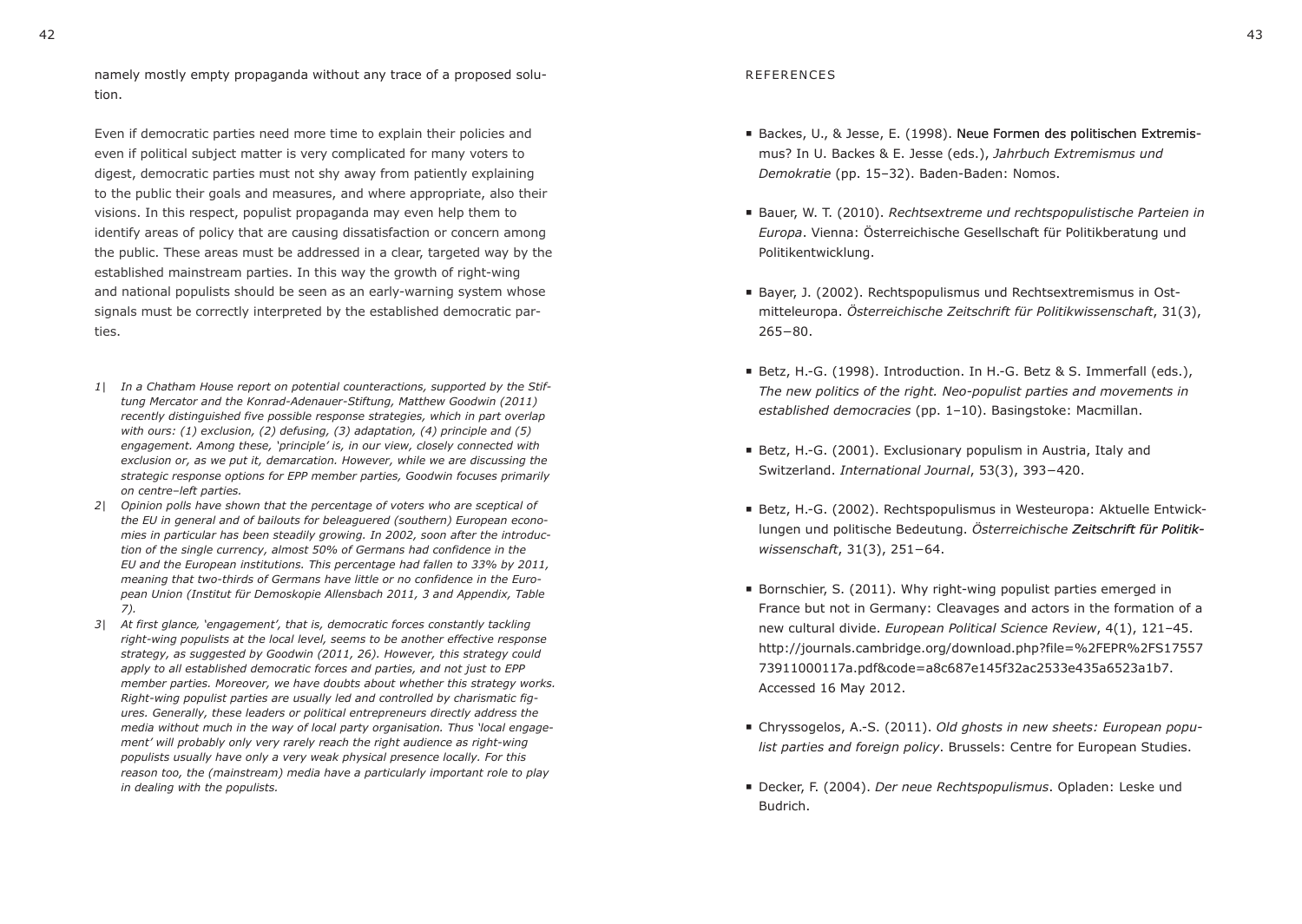- *Euronews*. (2011). Marine Le Pen next French president? 18 February. http://www.euronews.com/2011/02/18/marine-le-pen-next-frenchpresident/. Accessed 17 December 2013.
- Frölich-Steffen, S. (2008). Populismus im Osten und im Westen als parallele Entwicklungen? In E. Bos & D. Segert (eds.), *Osteuropäische Demokratien als Trendsetter? Parteien und Parteiensysteme nach dem Ende des Übergangsjahrzehnts* (pp. 303–21). Opladen: Barbara Budrich.
- Frölich-Steffen, S., & Rensmann, L. (2005). Populistische Regierungsparteien in Ost- und Westeuropa: Vergleichende Perspektiven der politikwissenschaftlichen Forschung. In S. Frölich-Steffen & L. Rensmann (eds.), *Populisten an der Macht. Populistische Regierungsparteien in West- und Osteuropa* (pp. 3−34). Vienna: Braumüller.
- Geden, O. (2005). Identitätsdiskurs und politische Macht: Die rechtspopulistische Mobilisierung von Ethnozentrismus im Spannungsfeld von Opposition und Regierung am Beispiel von FPÖ und SVP. In S. Frölich-Steffen & L. Rensmann (eds.), *Populisten an der Macht. Populistische Regierungsparteien in West- und Osteuropa* (pp. 69−83). Vienna: Braumüller.
- Goodwin, M. (2011). *Right response. Understanding and countering populist extremism in Europe. Report*. London: Chatham House.
- Grabow, K., & Hartleb, F. (eds.) (2013a). *Exposing the demagogues. Right-wing and national populist parties in Europe*. Brussels: Centre for European Studies.
- Grabow, K., & Hartleb, F. (2013b). Mapping present-day right-wing populists. In K. Grabow & F. Hartleb (eds.), *Exposing the demagogues. Right-wing and national populist parties in Europe* (pp. 13–44). Brussels: Centre for European Studies.
- Hartleb, F. (2004). *Rechts- und Linkspopulismus. Eine Fallstudie anhand von Schill-Partei und PDS*. Wiesbaden: VS Verlag für Sozialwissenschaften.
- Hartleb, F. (2011). *Nach ihrer Etablierung: Rechtspopulistische Parteien in Europa*. Berlin and Sankt Augustin: Konrad-Adenauer-Stiftung.
- Hartleb, F. (2012a). Populismus als Totengräber oder als mögliches Korrektiv der Demokratie. *Aus Politik und Zeitgeschichte*, 5−6(2012), 22−9.
- Hartleb, F. (2012b). Renationalisierung Europas? Rechtspopulistische Parteien erstarken, finden aber nicht zusammen. *KAS-Auslandsinformationen*, 4(2012), 122−37.
- Hartleb, F. (2013). Populism in Western and Eastern Europe compared. In K. Grabow & F. Hartleb (eds.), *Exposing the demagogues. Rightwing and national populist parties in Europe* (pp. 353–72). Brussels: Centre for European Studies.
- $\blacksquare$  Heinisch, R. (2013). Austrian right-wing populism: A surprising comeback under a new leader. In K. Grabow & F. Hartleb (eds.), *Exposing the demagogues. Right-wing and national populist parties in Europe* (pp. 47−79). Brussels: Centre for European Studies.
- Helms, L. (1997). Right-wing populist parties in Austria and Switzerland: A comparative analysis of electoral support and conditions of success. *West European Politics*, 20(2), 37−52.
- Institut für Demoskopie Allensbach. (2011). Schicksalsthema Europa. Eine Dokumentation des Beitrags von Prof. Dr. Renate Köcher. *Frankfurter Allgemeine Zeitung*, 19 October.
- Jupskås, A. R. (2013). The Progress Party: A fairly integrated part of the Norwegian party system? In K. Grabow & F. Hartleb (eds.), *Exposing the demagogues. Right-wing and national populist parties in Europe* (pp. 205−36). Brussels: Centre for European Studies.
- Katz, R. (1990). Party as linkage: A vestigial function? *European Journal of Political Research*, 18, 143−61.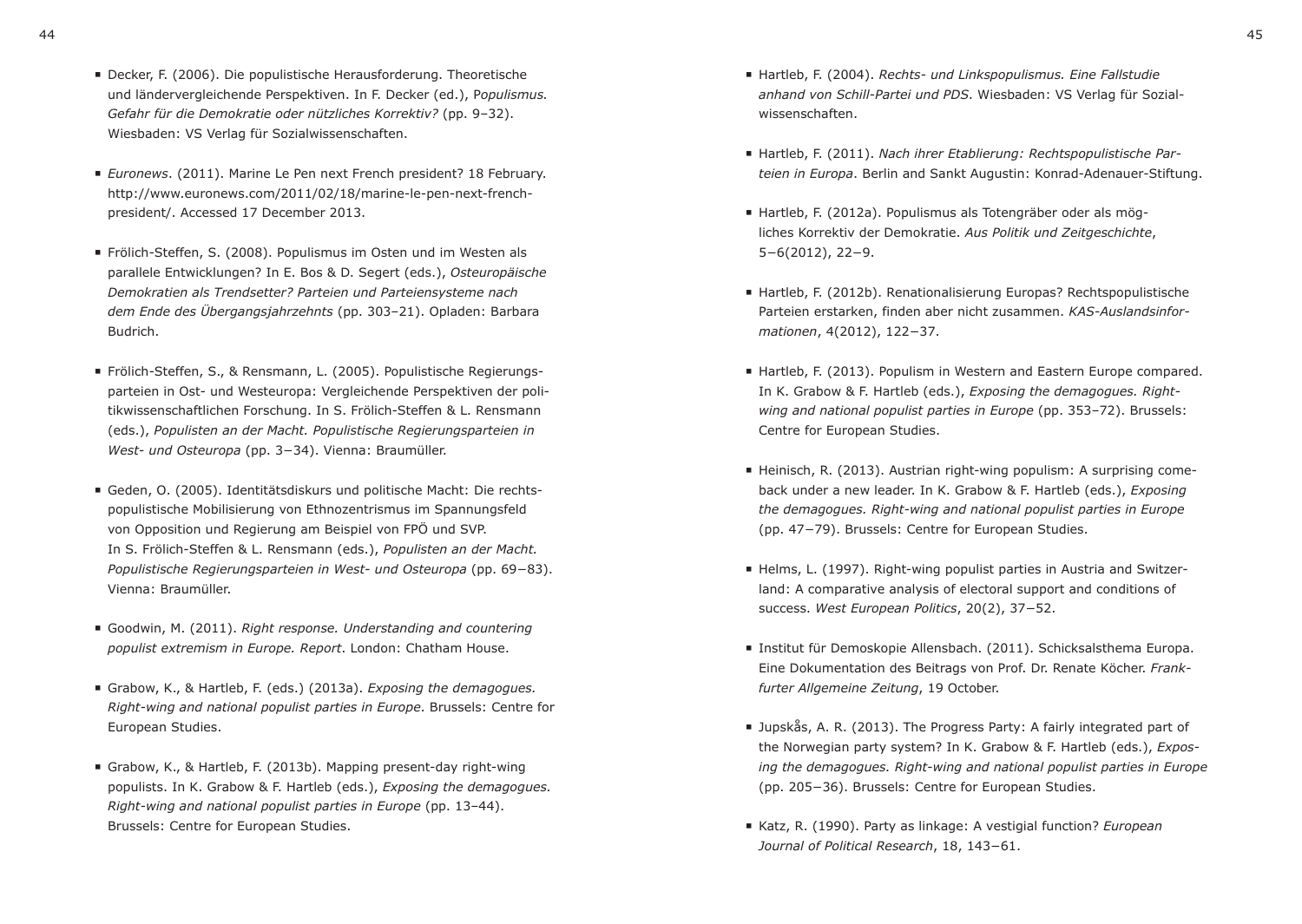- Kriesi, H. (2005). Einleitung. In H. Kriesi, R. Lachat, P. Selb, S. Bornschier, M. Helbling (eds.), *Der Aufstieg der SVP. Acht Kantone im Vergleich* (pp. 1–8). Zurich: Verlag Neue Zürcher Zeitung.
- Lachat, R., & Selb, P. (2005). Kantonaler Vergleich. In H. Kriesi, R. Lachat, P. Selb, S. Bornschier, M. Helbling (eds.), *Der Aufstieg der SVP. Acht Kantone im Vergleich* (pp. 237–55). Zürich: Verlag Neue Zürcher Zeitung.
- Lijphart, A. (1999). *Patterns of democracy. Government forms and performance in thirty-six countries*. New Haven and London: Yale University Press.
- Lynch, P., Whitaker, R., & Loomes, G. (2012). The UK Independence Party: Understanding a niche party's strategy, candidates and supporters. *Parliamentary Affairs*, 65(2012), 733−57.
- Mayer, N. (1998). The French National Front. In H.-G. Betz & S. Immerfall (eds.), *The new politics of the right. Neo-populist parties and movements in established democracies* (pp. 11–25). Basingstoke: Macmillan.
- McGann, A., & Kitschelt, H. (2005). The radical right in the Alps. Evolution of support for the Swiss SVP and the Austrian FPÖ. *Party Politics*, 11(2), 147−71.
- Minkenberg, M. (1998). *Die neue radikale Rechte im Vergleich. USA, Frankreich, Deutschland*. Wiesbaden: Westdeutscher Verlag.
- Mudde, C. (2004). The populist Zeitgeist. *Government and Opposition*, 39(4), 541−63.
- Mudde, C. (2007). *Populist radical right parties in Europe*. Cambridge: Cambridge University Press.
- Nordsieck, W. (2013). Parties and elections in Europe. *Website*. *http://www.parties-and-elections.eu/*. Accessed 24 September 2013.
- North, D. (1990). *Institutions, institutional change and economic performance*. Cambridge: Cambridge University Press.
- Pauwels, T. (2013). Belgium: Decline of national populism? In K. Grabow & F. Hartleb (eds.), *Exposing the demagogues. Rightwing and national populist parties in Europe* (pp. 81−104). Brussels: Centre for European Studies.
- Pelinka, A. (2005). Die FPÖ: Eine rechtspopulistische Regierungspartei zwischen Adaption und Opposition. In S. Frölich-Steffen & L. Rensmann (eds.), *Populisten an der Macht. Populistische Regierungsparteien in West- und Osteuropa* (pp. 87−104). Vienna: Braumüller.
- *Pressestunde*. (2013). Heinz-Christian Strache (FPÖ) zum Thema Europa. 2 June. *http://www.youtube.com/watch?v=5SAXatcHozE*. Accessed 25 June 2013.
- Priester, K. (2012). Wesensmerkmale des Populismus. *Aus Politik und Zeitgeschichte*, 5−6(2012), 3−9.
- Puglisi, L. (2012). Europäische Parteienlandschaft im Wandel. *Research briefing, European integration*. Frankfurt am Main: Deutsche Bank.
- Ramonaitė, A., & Ratkevičiūtė, V. (2013). The Lithuanian case: National populism without xenophobia. In K. Grabow & F. Hartleb (eds.), *Exposing the demagogues. Right-wing and national populist parties in Europe* (pp. 263−91). Brussels: Centre for European Studies.
- Raunio, T. (2012). Whenever the EU is involved, you get problems: Explaining the European policy of The (True) Finns. *Sussex European Institute Working Paper* no. 127, University of Sussex.
- Raunio, T. (2013). The Finns: Filling a gap in the party system. In K. Grabow & F. Hartleb (eds.), *Exposing the demagogues. Rightwing and national populist parties in Europe* (pp. 133−60). Brussels: Centre for European Studies.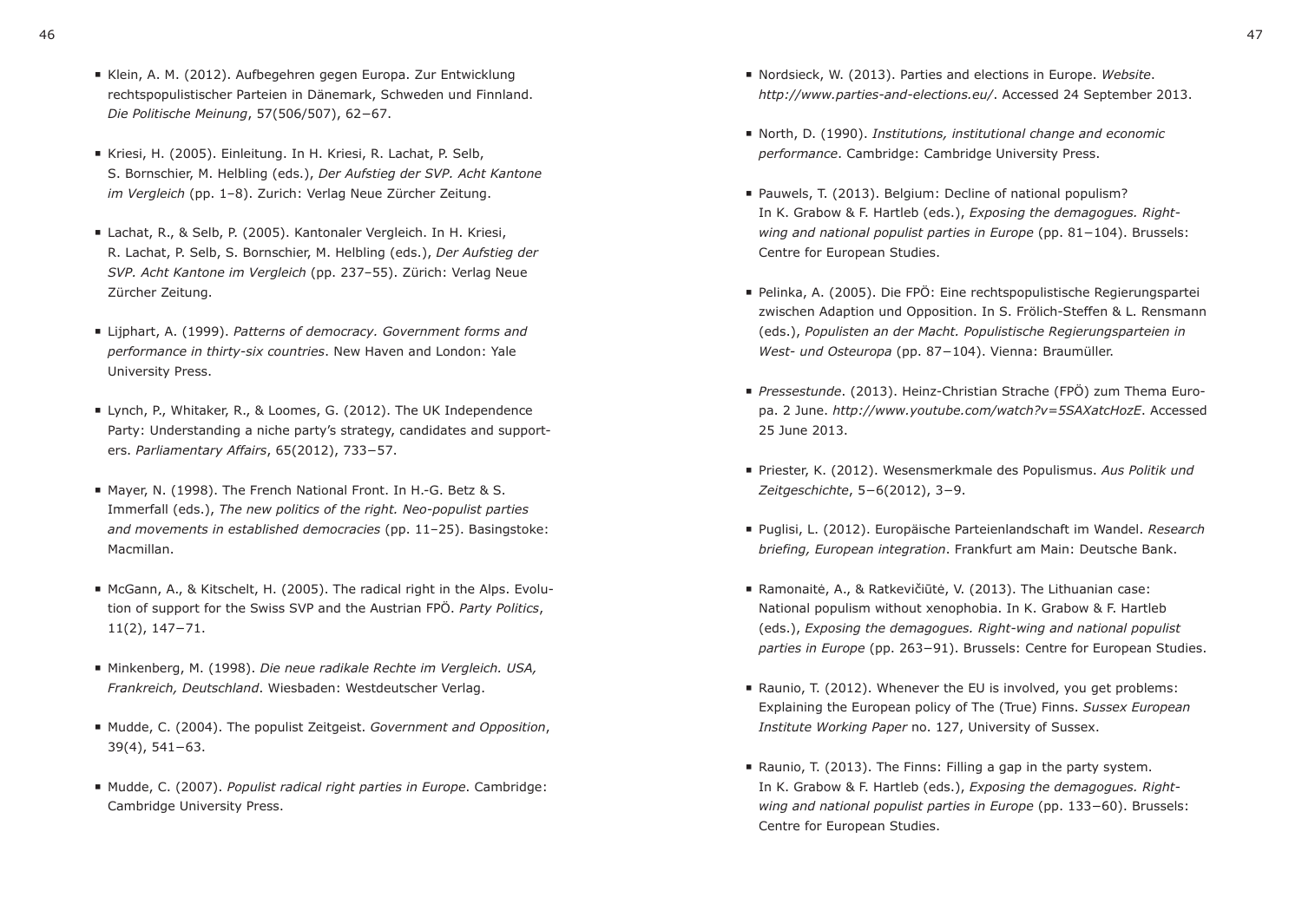- Riedlsperger, M. (1998). The Freedom Party of Austria: From protest to radical right populism. In H.-G. Betz & S. Immerfall (eds.), *The new politics of the right. Neo-populist parties and movements in established democracies* (pp. 27−43). Basingstoke: Macmillan.
- Schäfer, A. (2010). Vorwort: Rechtsruck in Europa. In W. T. Bauer (ed.), *Rechtspopulismus in Europa. Vergängliches Phänomen oder auf dem Weg zum politischen Mainstream?* (pp. 3−4). Berlin: Friedrich-Ebert-Stiftung.
- Scharenberg, A. (2005). Rückkehr der Führer? Rechtsparteien in Europa. *Blätter für Deutsche und Internationale Politik*, 5(2005), 571−82.
- Svåsand, L. (1998). Scandinavian right-wing radicalism. In H.-G. Betz & S. Immerfall (eds.), T*he new politics of the right. Neo-populist parties and movements in established democracies* (pp. 77−93). Basingstoke: Macmillan.
- Taggart, P. (2000). *Populism*. Buckingham: Open University Press.
- Taggart, P., & Szczerbiak, A. (2008). Introduction: Opposing Europe? The politics of Euroscepticism in Europe. In P. Taggart & A. Szczerbiak (eds.), *Opposing Europe? Comparative and theoretical perspectives*, Vol. 1 (pp. 1−15). Oxford: Oxford University Press.
- Taguieff, P.-A. (2012). *Le noveau national-populisme*. Paris: CNRS Éditions.
- Van Hecke, S. (2012). Christlich-demokratische Parteien in Belgien. In K. Grabow (ed.), *Christlich-demokratische Parteien in Westeuropa. Stand und Perspektiven* (pp. 49−62). Berlin: Konrad-Adenauer-Stiftung.
- Vossen, K. (2011). Die ideologische Entwicklung des Geert Wilders. In F. Wielenga & F. Hartleb (eds.), *Populismus in der modernen Demokratie. Die Niederlande und Deutschland im Vergleich* (pp. 77−104). Münster: Waxmann.
- Wilders, G. (2013). The EU stands for everything that is wrong in Europe. Speech in Los Angeles on 9 June. *http://gatesofvienna. net/2013/06/the-eu-stands-for-everything-that-is-wrong-in-europe/*. Accessed 17 December 2013.
- Wysocka, O. (2013). Polish populism: Time for settlement. In K. Grabow & F. Hartleb (eds.), *Exposing the demagogues. Rightwing and national populist parties in Europe* (pp. 293−321). Brussels: Centre for European Studies.
- *YouTube.com*. (2012). Debat Wilders Ruttte EU. 26 August. *http:// www.youtube.com/watch?v=q3BHqDriCP4*. Accessed 25 June 2013.